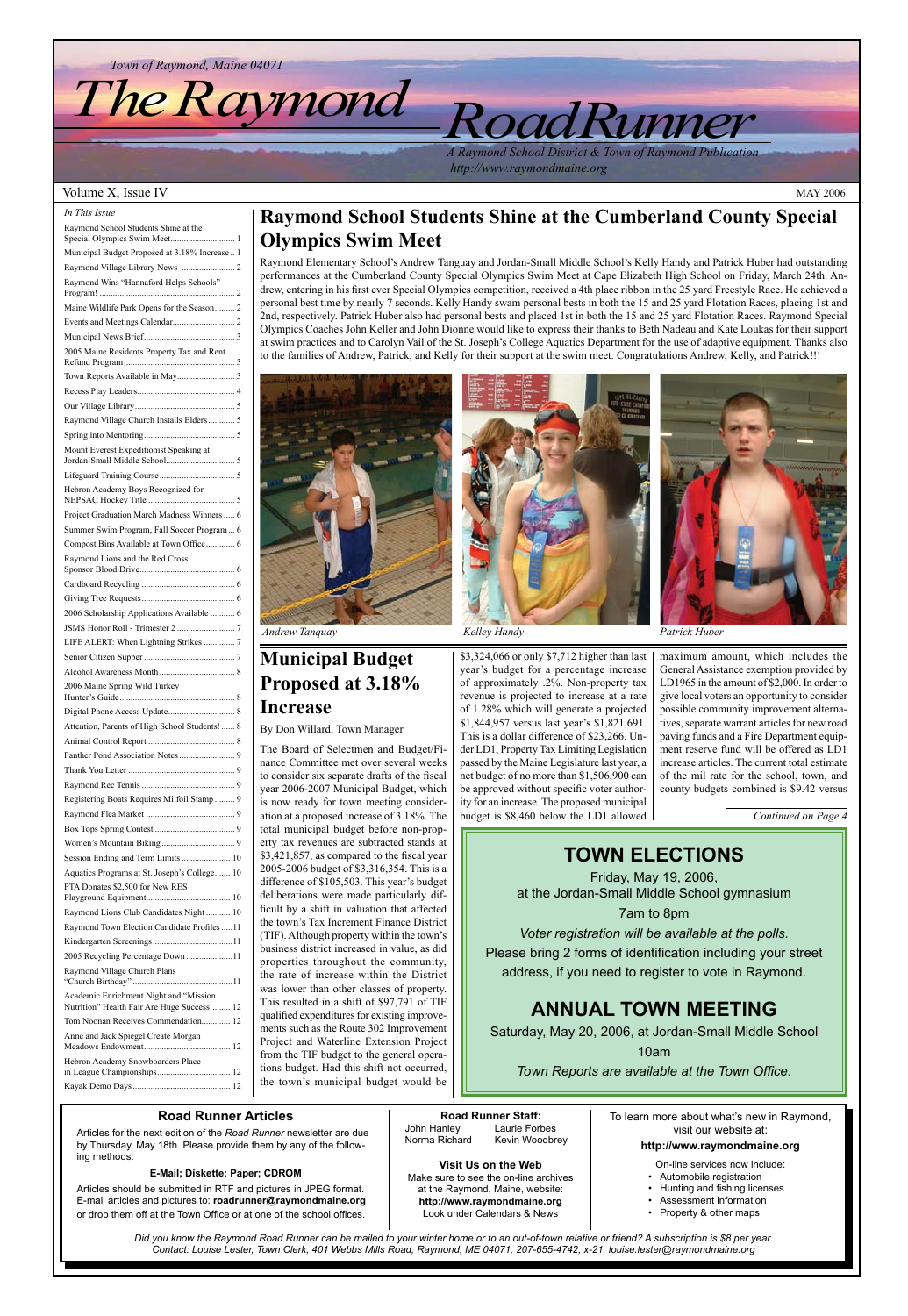| J<br><b>Sunday</b>                                          | <b>Monday</b>                                                              | <b>Tuesday</b>                                                                                                                                               | Wednesday                                                                                                                                         | <b>Thursday</b>                                                                                                         | <b>Friday</b>                                                                                                                                             | <b>Saturday</b>                                                                                                                                                   |
|-------------------------------------------------------------|----------------------------------------------------------------------------|--------------------------------------------------------------------------------------------------------------------------------------------------------------|---------------------------------------------------------------------------------------------------------------------------------------------------|-------------------------------------------------------------------------------------------------------------------------|-----------------------------------------------------------------------------------------------------------------------------------------------------------|-------------------------------------------------------------------------------------------------------------------------------------------------------------------|
|                                                             | 1<br>10:00AM VL<br>Library Babytime                                        | $\overline{2}$<br>6:30PM-8:00PM VC<br><b>BSA Troop 800 Meeting</b><br>7:00PM TH<br>Selectmen Meeting                                                         | $\mathbf{3}$<br>10:00AM VL<br>Library Toddlertime<br>10:45AM VL<br>Library Preschool<br>Storytime<br>6:30PM RE<br><b>School Committee Meeting</b> | $\overline{\mathbf{4}}$<br><b>6:30PM KC</b><br>Raymond Lions Club<br>Meeting                                            | 5                                                                                                                                                         | 6                                                                                                                                                                 |
| $\overline{7}$<br><b>2:00PM VL</b><br>Scrapbooking Workshop | 8<br>10:00AM VL<br>Library Babytime                                        | 9<br>6:30PM-8:00PM VC<br><b>BSA Troop 800 Meeting</b><br>7:00PM MB<br>One Raymond Meeting                                                                    | 10<br>10:00AM VL<br>Library Toddlertime<br>10:45AM VL<br>Library Preschool<br>Storytime<br><b>6:30PM TH</b><br><b>Planning Board Meeting</b>      | 11                                                                                                                      | 12                                                                                                                                                        | 13                                                                                                                                                                |
| 14<br>10:00AM<br>Appeals Board Site Walk                    | 15<br>10:00AM VL<br>Library Babytime                                       | 16<br>6:30PM-8:00PM VC<br><b>BSA Troop 800 Meeting</b><br>7:00PM TH<br>Selectmen Meeting                                                                     | 17<br><b>10:00AM VL</b><br>Library Toddlertime<br>10:45AM VL<br>Library Preschool Story-<br>time<br>6:30PM RE<br>School Committee<br>Workshop     | 18<br><b>6:30PM KC</b><br>Raymond Lions Club<br>Meeting<br><b>ROADRUNNER</b><br><b>DEADLINE FOR</b><br><b>MAY ISSUE</b> | 19<br>7:00 AM JS<br><b>Town Elections</b>                                                                                                                 | 20<br>10:00AM JS<br><b>TOWN MEETING</b>                                                                                                                           |
| 21                                                          | 22<br>10:00AM VL<br>Library Babytime<br>7:00PM TH<br>Appeals Board Meeting | 23<br>6:30PM-8:00PM VC<br><b>BSA Troop 800 Meeting</b><br>7:00PM TBD<br><b>Conservation Commission</b>                                                       | 24<br>10:00AM VL<br>Library Toddlertime<br>10:45AM VL<br>Library Preschool<br>Storytime                                                           | 25<br>7:00PM TH<br><b>Cemetery Committee</b>                                                                            | 26                                                                                                                                                        | 27                                                                                                                                                                |
| 28                                                          | 29<br><b>Memorial Day</b><br>Library Closed                                | 30<br>6:30PM-8:00PM VC<br><b>BSA Troop 800 Meeting</b><br>7:00PM TH<br>Board of Assessment<br>Review Workshop<br>7:00PM MB<br><b>Conservation Commission</b> | 31<br>10:00AM VL<br>Library Toddlertime<br>10:45AM VL<br>Library Preschool<br>Storytime<br>7:00PM VL<br><b>Book Group</b>                         |                                                                                                                         | <b>FB=Fire Barn</b><br>JS=Jordan-Small<br><b>KC=Kokatosi Campgnd</b><br><b>PS=Public Safety Bldg.</b><br><b>RE=Raymond Elementary</b><br>CL=Casco Library | <b>SG=Sheri Gagnon</b><br>TG=Town Garage RT85<br>TH=Town Hall<br><b>VL=Village Library</b><br>VC=Village Church<br>VT=Village Tennis<br><b>MB=Modular at JSMS</b> |

### May 2006 **Events and Meeting Schedule**

### **Raymond Village Library News**

### **At a Glance**

Sunday, May 7 – Scrapbooking Workshop, 2-3:30pm, at the library.

Saturday, May 20 – Town Meeting, 10am.

Monday, May 29 – Memorial Day, library closed.

Wednesday, May 31 – Book Discussion Group, 7pm at the library

Saturday, June 24 – Plant Sale and Paperback Book Sale.

#### **Scrapbooking Workshop**

Introduction to Scrapbooking Workshop will be held at the library on Sunday, May 7, from 2 to 3:30pm. This program is presented by Jennifer Hills, Creative Memories Consultant. If you take the time to take pictures, it is worth taking the time to properly care for, store and showcase them as well. Jennifer will demonstrate how to "scrap" or decorate with a variety of cutting tools and will help participants create a "short story card." This project can be given as a card, put in an album or even set up as a picture type display – just in time for Mother's Day! There is no cost, just bring 2-3 related pictures or copies of pictures. Please pre-register at the library by May 1.

#### **Town Meeting**

The Annual Town Meeting will be held Saturday, May 20, at the Jordan-Small Middle School gym beginning at 10am. We encourage all Raymond residents to attend and make use of this opportunity to participate in their community. The library appreciates your continued support.

#### **Library Hours**

In observance of Memorial Day, the Raymond Village Library will be closed May 29.

#### **Book Discussion Group**

The book group will meet Wednesday, May 31, at 7pm at the library. The book chosen for discussion is "Women of the Silk" by Gail Tsukiyama. For more information, please call the library at 655-4283.

#### **Portland Museum of Art**

Thanks to two library patrons who generously paid the renewal fee, the library continues to offer a one-day pass to the Portland Museum of Art. The pass admits two adults and up to six children. Please contact the library for more information.

#### **Plant Sale and Paperback Book Sale**

ATTENTION: All gardeners, plant and flower lovers, now is the time for cleaning out those flowerbeds, and dividing and replacing your favorite blooms. The Raymond Village Library's Plant Sale on June 24, from 7am to noon, can use all those extra plants you will be thinning out or removing to make room for new seedlings. Please put these aside and plan to bring them to the library June 23, the day before the sale, from 4 to 7pm. Members of the Hawthorne Garden Club have planned to start seedlings for the plant sale, and we are excited to have their generous boost to the variety in the sale. Perennials are very popular, as well as groundcovers, herbs, flowering shrubs, vines, and bedding plants and other annuals. Houseplants are also welcome. For further information: Susan, 655-1010; Jane, 655-5354; Irene, 655-4711. In conjunction with the plant sale, the paperback book sale will begin on June 24 at the library. Donations for the book sale may be brought to the library during open hours.

### **Maine Wildlife Park Opens for the Season**

One of Maine's best-kept secrets is the Department of Inland Fisheries and Wildlife's Maine Wildlife Park off Route 26 in Gray. The park is open daily from April 15 to November 11 from 9:30am to 4:30pm, with visitors not having to leave the park until 6pm.

The 200-acre park has over 25 different species of wildlife on exhibit, including moose, black bear, fishers, lynx, mountain lions, white-tailed deer, wild turkeys, hawks owls, trout, turtles and more.

Guests visiting the park will see the new, spacious coyote exhibit. White-tailed deer are enjoying their new 3-acre enclosure. The moose are comfortable in their spacious habitat, as well. Currently a brand new, state of the art eagle exhibit is under construction, as well as a new dual exhibit for the red and gray foxes.

In addition to the variety of wildlife displays, there are nature trails, a visitor center with a number of interactive wildlife and conservation exhibits, demonstration wildlife gardens, a show fish pool, picnic and grill areas, and a snack shack. Visitors can also walk to the Dry Mills Fish Hatchery to view brook trout. The Nature Store is always a popular stop for great wildlife gifts, books, t-shirts, hats and educational items. Guided tours are available for groups by appointment. For more information, call 207-287-8000 or 207-657-4977 x 1 to listen to the recorded message with current program information. The website is www. mainewildlifepark.com.

Admission is \$5 for adults, \$4.25 for ages 4-12, and is free for children 3 and under. There are special prices for groups of 15 or more, and those over age 60 pay \$4 for admission.

There are many opportunities to volunteer at the Maine Wildlife Park, including Gate Attendants and Tour Guides. Training sessions have been scheduled for the different positions. Please call Curtis Johnson at the Maine Wildlife Park, 657-4977, to sign up or learn more about the volunteer opportunities.

The Maine Wildlife Park is located off the Maine Turnpike (I-95) at Exit 63 on Route 26 in Gray.

### **Raymond Wins "Hannaford Helps Schools" Program!**

Kids were treated to a big surprise at last Friday's opening at RES. Pam Melville of Hannaford Supermarket in North Windham presented a huge cardboard check to the school for turning in the most school dollars. Hannaford supports local schools with a fundraising program called Hannaford Helps Schools. Customers are awarded "school dollars" based on their purchases of participating products. Last December we turned in \$834, which resulted in Raymond winning an additional \$1,000 for being the school that raised the most dollars!

Our thanks to all of you for participating in this fundraiser and supporting your school and community.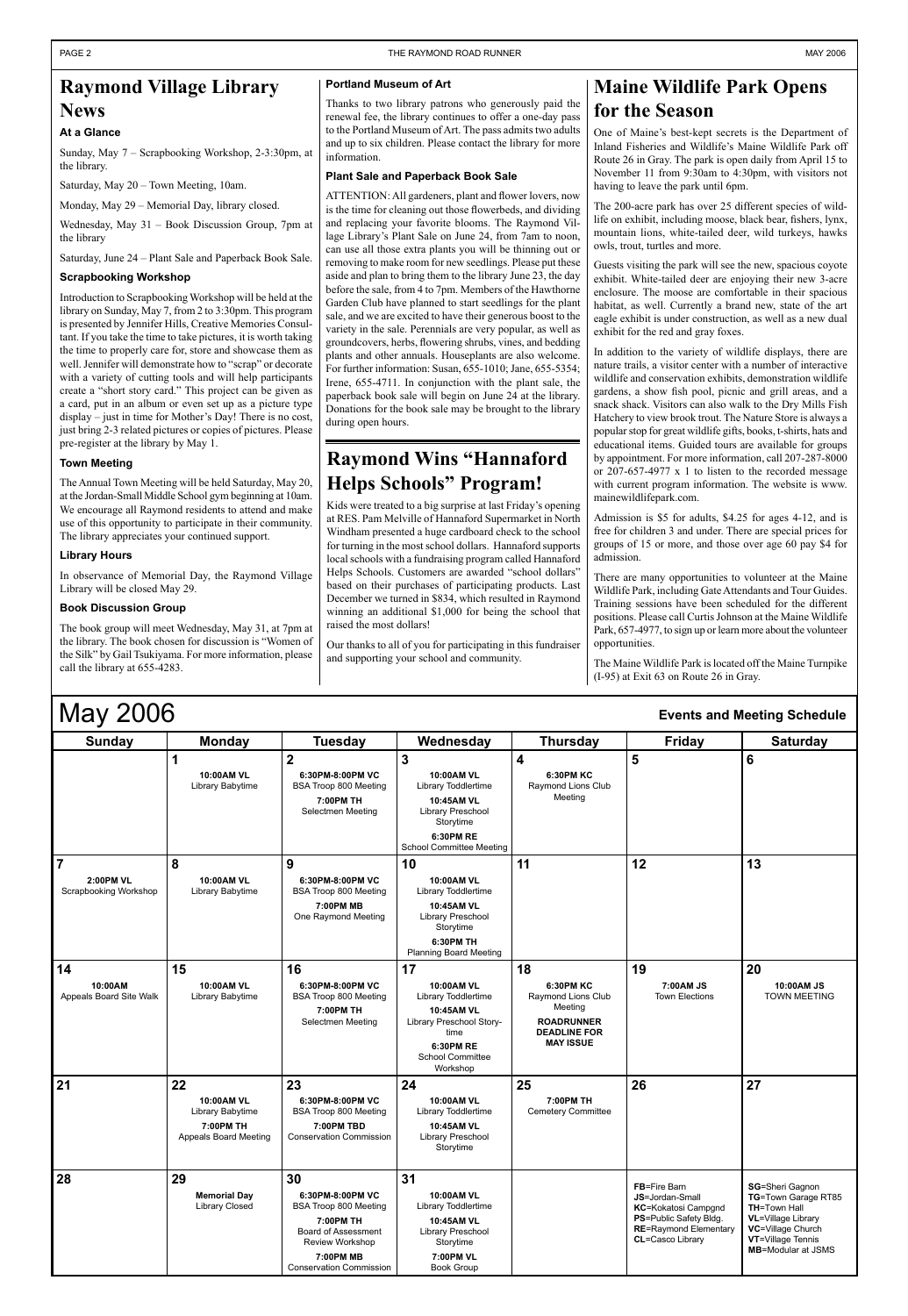### **Municipal News Brief**

#### By: Don Willard, Town Manager

The Raymond Board of Selectmen recently took the following actions:

### **Tuesday, April 4, 2006:**

- 1) Mrs. Betty McDermott, Chairman of the Board of Selectmen, awarded a Certificate of Recognition to Gaia Cloutier for her Trout in the Classroom Project presented at the Fourth World Water Forum, Mexico City, Mexico. Ms Cloutier's project was most impressive and represented Raymond's student body very well.
- 2) Comprehensive Plan Implementation Committee proposed ordinances for consideration – Christine McClellan, CPIC Chairman and Mike Reynolds, Selectman and CPIC Vice-Chairman.
	- i) Residential Growth Management Ordinance;
	- ii) Land Use Penalties to Open Space Reserve Fund.

The Selectmen voted unanimously to approve the addition of these articles to the annual town meeting warrant.

iii) Ordinance to require that future changes to land use be placed on written ballot as local referendum items.

Mrs. McClellan, chairman of the CPIC, felt that the timing of this proposed voting change was too close to town meeting to include it this year but would appreciate consideration being given at a future town meeting.

3) Comprehensive Plan Implementation Committee request for consultant planner services, part-time – Christine McClellan, CPIC Chairman.

The Selectmen felt that it was important to review and update our local ordinances to be consistent with the 2001 Comprehensive Plan and agreed that the CPIC be allowed to spend existing funds on a contract planner to help with their work.

4) Raymond Fire Department proposed Fire Protection Ordinance Amendments for consideration – Lt. Joshua Stevens, Raymond Fire Department.

Josh Stevens, Fire Department Lieutenant and Assistant Code Enforcement Officer, asked that the Selectmen approve the addition of this ordinance to the annual town meeting warrant. The Selectmen stated that it was important to keep all fire alarms in town functioning properly and not causing costly false alarms to which the Department has to react. It was felt that having the Code Enforcement Office keep fire alarm records where they can be accessed by both departments would be useful. There was also a discussion as to fines and billing for false alarms. Lt. Stevens replied that if the alarm were maintained by a commercial entity, that business would be billed. However, if it were an owner-maintained alarm, the owner would be responsible. The Selectmen agreed to the proposed ordinance being on the annual town meeting warrant.

5) Recycling Committee request for trash compactor to promote school milk carton recycling – Phil Hammett, Recycling Committee Chair.

- Mr. Hammett asked that the town support the cost of a compactor for the school's recycling efforts. The Selectmen agreed that the town would pay half of the cost with the understanding that the school would be asked to pay the other half. They felt milk carton recycling was a good educational tool for the students at the schools.
- 6) Consideration of 2006 ballot clerk appointments – Louise Lester, Town Clerk.

Mrs. Lester provided a list of registered voters who are willing to act as ballot clerks and asked that the Selectmen appoint them for the next two years as stated in Maine law. The Selectmen appointed the voters on the list.

7) Greater Portland Council of Governments (GPCOG) proposal to restructure Southern Maine Economic Development District (SMEDD) – Neal Allen, GPCOG Director and Michael Reynolds, GPCOG Executive Committee Rep.

Mr. Reynolds explained that the Southern Maine Economic Development District was set up for the counties in the southern part of the state. However, it has become apparent that the needs and interests of these counties are not the same. Therefore, the Greater Portland Council of Governments is asking for Raymond's approval to split the SMEDD group and have Cumberland County stand alone. This would make the group smaller and better able to achieve its goals including applying for grants. The Selectmen agreed to this change.

- 8) Town Manager Report and Communications.
	- a. Resignation of GIS Coordinator/Town Manager Secretary position.

Mr. Willard announced the resignation of Elisa Trepanier as the GIS Coordinator/Town Manager Secretary. He planned to hire a part-time secretary for 25 hours a week and Networking Administrator Kevin Woodbrey would be taking over the GIS functions.

b. Budget formulation

The Selectmen expressed their desire to work on a plan for future budget formulation at an upcoming workshop meeting.

c. Clerk's Office Personnel

Mr. Gendron asked if the Clerk's Office shouldn't have a part-time person to help when the office gets very busy such as certain Saturday mornings. Town Clerk Louise Lester said that would be desirable but would be hard to find since that person would have to know the laws pertaining to a clerk's duties and the computer systems we use daily. It was decided to study this further.

d. Subdivision open space/public access request

Mr. Gendron suggested that the town might encourage the Planning Board to look into making private common land in subdivisions publicly accessible. The Conservation Commission feels that this would be one way of obtaining more public land access in Raymond. Town Clerk Louise Lester noted that there is a precedent because the Planning Board can now require that existing snowmobile and multi-use trails remain public through new subdivisions.

### **Tuesday, April 18, 2006**

1) Approval of FY 06/07 Municipal Budget for Annual Town Meeting Warrant

The Selectmen voted to replace the \$5,000 revenue addition to the budget (which was expected to come from the sale of trash bag stickers when the town went to a one-bag trash system) by taking that amount out of undesignated surplus. This change cannot be implemented in full for next year because of financial concerns related to the contractual obligation with service provider Pine Tree Waste. However, they did decide to begin a policy on September 1, 2006, to have Pine Tree Waste stringently take only the contents of two 32-gallon barrels weekly.

Mr. Willard announced that legislative bill LD1965, passed on March 28, 2006, allows towns to exempt the General Assistance appropriation from the LD1 limit. This will increase the allowable LD1 levy limit by \$2,000.

The Selectmen voted to recommend the non-budget articles concerning: growth management, accessory apartments, Tree Growth Tax penalties, Frye Island public safety agreement, fire alarms, no parking on part of Mill Street, a Drug Safe Zone Ordinance, and Dog Ordinance. They also voted to have no recommendation on an article to support publishing an additional six months of the Road Runner. They then approved and signed the entire 2006-2007 Annual Town Meeting Warrant.

2) Consideration of new road names - Jack Cooper Code Enforcement Officer

Tanglewood Circle – off Sloans Cove Road and Celtic Way off Mamaw's Grove

The Selectmen approved the names.

3) Route 302 Improvement Program Spring Cleanup bid - Nathan White, Public Works Director

The Selectmen voted to accept the lowest bid submitted by 5 Star Landscaping of Naples in the amount of \$5,950 to clean up and replenish the Route 302 landscaping. The town will be supplying the materials.

4) Sheri Gagnon Park

Mr. Desjardins explained that P&K Sand and Gravel of Naples would be suggesting a budget for materials to be used to improve the ball fields. The planned improvements will include installing drainpipes to carry water off the fields.

5) Bulky Waste Report

Mr. Desjardins asked how the program was going and how many people owed money to the town from deliveries taken to the Lake Region Bulky Waste Facility. Town Clerk Louise Lester reported that there were very few, with only two refusing to pay for their deliveries. She noted that those individuals would not be able to use the facility until past due balances are paid.

6) Lake Region Development Council

The Town Manager explained that Chris VanHaasteren, Raymond's representative to the Lake Region Development Council, had concerns over the future direction of the LRDC, which appears to be concerned primarily with transportation in our region. In the past the LRDC had a strong economic development focus. The Selectmen indicated that they understood Mr. VanHaasteren's concerns and would support any decision he reached regarding future service on this council.

7) Fiscal Warrants

Payroll and Appropriation Warrants were approved for April 4 and April 18, 2006.

### **2005 Maine Residents Property Tax and Rent Refund Program**

The Maine Residents Property Tax and Rent Refund Program's deadline is May 31, 2006. This state program refunds part of your property tax or rent if you qualify. Qualifications are:

- You do not have a spouse or dependent(s) and your 2004 household income was \$74,500 or less; or
- You have a spouse or dependent(s) and your 2004 household income was \$99,500 or less and
- Your 2004 property tax was more than 4% of your 2004 household income; or,
- The rent you paid on 2004 was more than 20% of your 2004 household income.

NOTE: Low-income seniors do not need to meet these requirements.

You can pick up applications at the Town Office or file online at: www.maine.gov/revenue

For assistance call: 207-626-8475 weekdays 8am to 5pm

TTY: 207-287-4477 weekdays 8am to 4:30pm

Write: Maine Revenue Services PO Box 9116 Augusta, Maine 04332-9116

### **Town Reports Available in May**

Once again, as a cost-saving measure, the Annual Town Report will not be mailed to the citizens of Raymond. Copies of the Town Report will be available at: the Town Office, the Village Library, Clough's Store, Sunset Variety, and Hilltop Market. They will be available shortly after the first of May in time for the Annual Town Meeting on Saturday, May 20th, beginning at 10am at the Jordan-Small Middle School gymnasium.

Town Elections will be on Friday, May 19th, from 7am to 8pm at the Jordan-Small Middle School gymnasium. If you won't be available to vote on Friday, absentee ballots will be available from April 20th at the Town Office. If you would like to have an election ballot sent to you, the voter must request one from the Town Clerk's Office (655-4742). If you wish to vote on the town budget, you must be present at Town Meeting.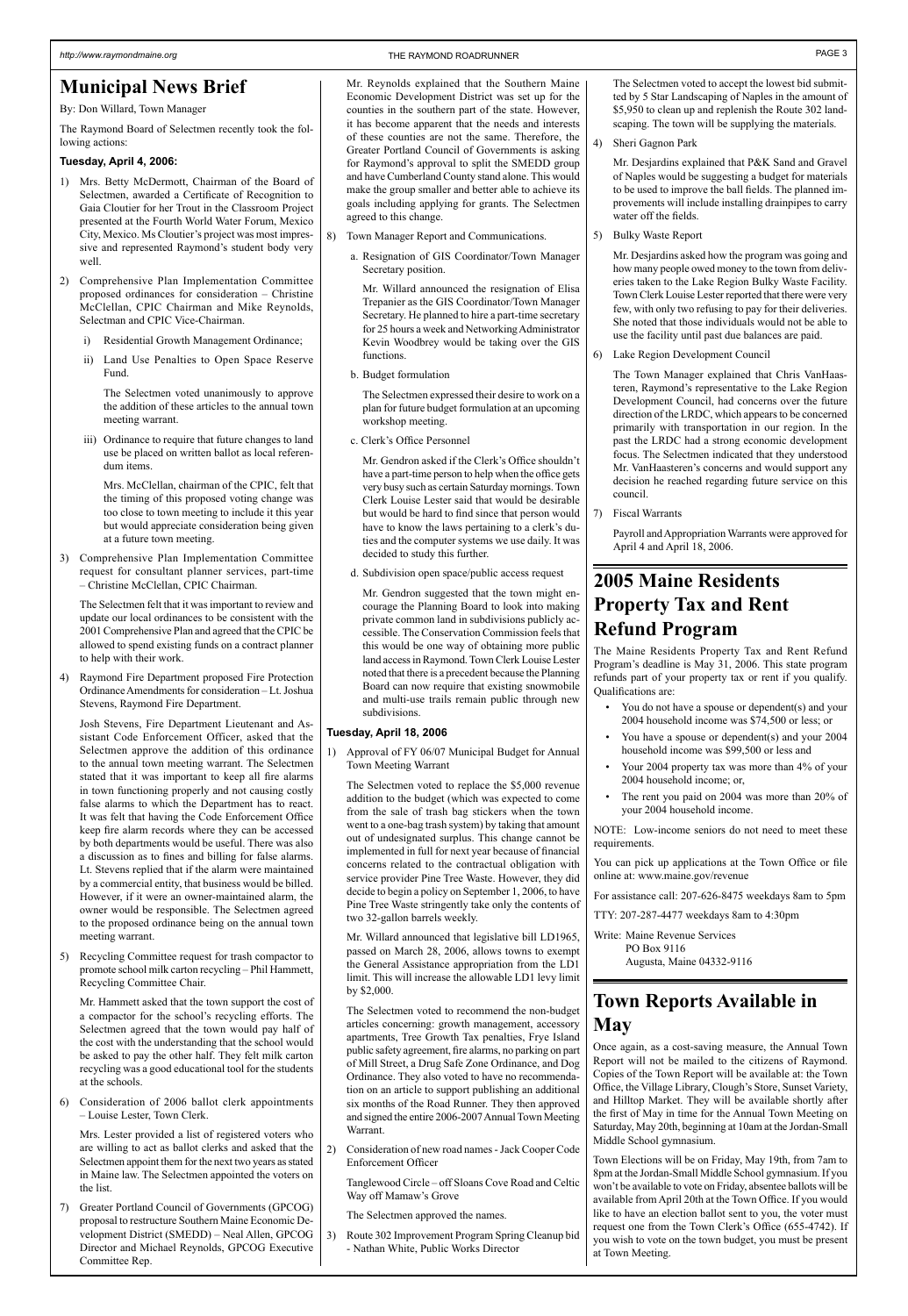last year's rate of \$9.30, which is a difference of 1.29%. If both LD1 override articles were to pass, an additional \$.27 per thousand dollars of valuation would be added to the mil rate. This total comprises \$.18 for a \$175,000 paving reserve fund and \$.09 for an \$85,000 capital equipment replacement reserve fund for the Fire Department. The resulting estimated mil rate of \$9.69 would be 4.2% higher than last year's approved rate. As in prior years, I am providing a brief overview of areas of budgeting change prior to the annual Town Meeting scheduled for Saturday, May 20, 2006, at 10am in the Jordan-Small Middle School gymnasium.

#### **2006-2007 Fiscal Year Overview**

#### **Administration salaries –**

The most significant change in this account group is a reduction of 14.71% in the general salary line to reflect the creation of the Code Enforcement Department as a separate line item in the Administration budget. This action is being taken to more clearly show the cost of Code Enforcement functions. A part-time town manager secretary position at \$25,000 is being created to cover duties that were formerly performed by the full-time GIS/secretarial position, which is currently vacant and will not be refilled. Postage cost continues to decline (-23.58%) with greater use of e-mail for external communications. The overall account group increase is \$20,158 or 4.22%.

#### **Assessing –**

A decision was made to return to a contract one-day per week assessor and eliminate the full-time position of assessors' agent. This decision necessitated the addition of a part-time assessor's assistant position. Increases in assessing include a one-year appropriation of \$5,000 for legal assistance for the Board of Assessment Review to support the processing of abatement applications and a new appropriation of \$4,000 for Vision Appraisal Technology software maintenance expenses. These new appropriations result in a \$15,556 increase or 30.08%.

#### **Town Hall –**

An account group decrease of \$294 is projected despite the markedly increased cost of heating oil and utilities at 124% and 52% respectively. Another significant change in this account group is the utilization of school custodial staff as recommended by the One Raymond Committee to perform routine and seasonal cleaning operations in the Town Office. This change resulted in the elimination of a part-time custodial position saving \$6,200 per year.

#### **Insurance –**

An increase of 9.30% for employee health and dental coverage is anticipated. This reflects the increased cost of providing this insurance as well as the reduction of two fulltime employee benefit packages as the town has moved to filling certain positions with part-time employees. The cost of general liability and public officials' insurance provided by the Maine Municipal Association Risk Pool increased by 10.39%. The overall Insurance account group rate of increase is 3.58%.

#### **General Assistance –**

As in prior years, an appropriation of \$2,000 is planned.

#### **Technology Department –**

Areas of increase include supplies, software and hardware maintenance for the new digital broadcast studio, and a proposed increase of \$10,000 to compensate the Network Administrator position for the present demand for service and actual hours worked. This contract position had been reduced last year from \$40,000 to \$30,000 to fund the creation of the Communications Coordinator position which oversees the production of the Raymond Roadrunner, Town Report, and website development. This year's proposal is to restore the contract Network Administrator compensation to the original level that existed when the position was created in the fiscal year 2004-2005 budget, but also to retain the Communications Coordinator at the present contracted \$10,000. Computer upgrades are projected to increase by 87.43% or \$23,650. This increase is related to the need to shift expenditures back to the General Fund budget from the TIF due to lower than historic levels of property tax revenue. The overall account group is similarly affected by TIF expense shifts, which result in an increase of \$40,650 or 65.51%.

#### **Data Services –**

This is a new account group that will be considered under three separate warrant articles and encompasses the salary of the Communications Coordinator that was originally funded with part of the Network Administrator contract, the production cost for the Raymond Roadrunner newspaper, and GIS data services.

#### **Community Development Services –**

This account group is budgeted at a \$62,563 increase, which includes a one-time appropriation of \$50,000 to support the Comprehensive Plan Implementation Committee activities as well as an increase in the contract Planner position from 2.4 to 6 hours per week, and an increase in the Planning Board secretarial position to 17 hours from the present 16 hours.

#### **Fire and EMS Department –**

As was the case last year, the Fire Chief is requesting a flat budget at \$576,346.

#### **Sebago Water Safety Watch –**

This is a new appropriation to support the citizen-initiated request to contribute to the cost of providing water safety patrol activities and related equipment between Raymond and the Town of Frye Island on Sebago Lake at a cost of \$3,000.

#### **Animal Control –**

The Animal Control appropriation request is decreased 15.03%, related to an increase in revenue of 46.67%. These revenues are required by the state to be used for Animal Control work

#### **Infrastructure –**

Streetlights are projected to increase 9% or \$1,620 to reflect the Public Utilities Commission approved increase in electric utility rates.

#### **Public Works –**

Public Works reflects an account group increase of 3.24% or \$14,934, due in major part to the increased cost of road salt by \$5,000, gas and diesel fuel by \$4,672, and the increased cost of utilities. The snow removal contract with P&K Sand and Gravel of Naples is adjusted annually to reflect changes in the consumer price index. This year's increase is \$5,549.

#### **Solid Waste –**

Solid Waste is showing a decrease of 5.33%, the most significant portion being a \$40,000 reduction in the cost of bulky waste disposal at the Lake Region Bulky Waste Facility in Casco. This year a partial "pay as you throw" system was instituted, limiting the level of individual delivered waste at 1,000 pounds per household at town expense. This program is being maintained at the same level in fiscal year 2006-2007. One area of increase in the solid waste account group is a 15% adjustment to be paid for roadside pick up and recycling service provided by Pine Tree Waste to reflect a CIP increase, fuel adjustment, and to compensate for increased frequency of pickup necessary for the cardboard recycling area.

#### **Cemeteries –**

Cemeteries will increase \$624 or 3.72% to reflect the cost of contract services, which include mowing, seasonal cleanup, and the installation of veterans' flags.

#### **Parks and Recreation –**

An increase of \$100 or .64% for contract services is indicated for Parks and Recreation. Included are mowing at Sheri Gagnon Park and the rental of portable toilets.

#### **Raymond Village Library –**

The library has requested an appropriation of \$26,500, which is a 6% increase over fiscal 2005-2006.

#### **Provider Agencies –**

This account has increased \$2,026 or 9.31%, with the largest decrease being \$500 for Senior Citizen Meals and the largest increase \$684 requested by Raymond Extended Day Care Program. The Raymond-Casco Historical Society request of \$2,000 has been shifted from the TIF to provider agencies.

#### **CIP –**

CIP shows a decrease of \$85,043 or 16.89%, which accounts for the Public Works paving reserve appropriation of \$75,000 being presented as a LD1 increase. Other areas of expenditure within this CIP include the establishment of an assessment update reserve account, which will accumulate funds for future revaluation updates to be done on a more frequent basis to eliminate large shifts in values that result from infrequent complete revaluations. The Public Works road construction bond payment and Public Safety bond payments are in year two of ten-year repayment cycles and are budgeted at 2.32% lower than last year's appropriations according to the established debt retirement schedules.

#### **Municipal Non-Property Tax Revenues –**

An account group increase of \$23,266 or 1.28% is pro-

jected. Areas of increase include interest income on investments, which are projected to increase by \$50,500 due to stronger rates of return for short-term investments, and a revised Code Enforcement Office fee schedule, which is projected to generate an additional \$12,000. The new schedule is based upon a survey of like fees charged in other local communities and represents an increase of 15%. A separate budget line has been created for Planning Board fees, which are budgeted at \$28,000 due to the strong economic development activity presently occurring. Major areas of revenue decrease include municipal revenue sharing, which is based upon a projection received annually from the Maine Department of Revenue Services and is related to sales tax receipts. The decrease is \$24,869 or 8.78%. Interest income from delinquent taxes is also projected to be less than last year by \$9,500 or 34.55%. This is due to lower levels of delinquent taxes than in prior years. Present excise tax collections suggest a flat estimate for fiscal year 2006-2007 at \$850,000.

#### **Tax Increment Financing District (TIF budget) –**

The proposed fiscal year 2006-2007 TIF budget is much lower than last year's budget. This is due, as explained previously, to a lower amount of tax revenue being generated by the TIF District as compared to prior years. This is a direct result of changes in value related to the revaluation project. Although the TIF District increased in value, the level of the value, as compared to the whole town, was smaller and when factored by the tax rate, therefore produced less TIF District revenue for utilization on qualified projects. For this reason the 2006-2007 budget is \$187,399 versus last year's budget of \$229,708. This is a difference of \$42,309 or an 18.42% decrease. Prior years' TIF expenditures which were moved to the General Fund Appropriation Budget include GIS/data service salaries in the amount of \$36,591; supplies, software maintenance, training, and memberships of \$14,100; technology services in the amount of \$32,100; Raymond-Casco Historical Society in the amount of \$2,000; Raymond Waterways Protective Association milfoil eradication funds in the amount of \$3,000; and the

Communications Coordinator salary in the amount of \$10,000. All these expenditures now appear in the appropriation budget outlined under various like budgetary categories.

#### **County Tax Assessment –**

This assessment increased 5.83%, which is \$26,521 more than last year's appropriation of \$454,778, for a total of \$481,299. For the past several years Raymond's share of county expenses has exceeded the average rate of increase for the county due to Raymond's rapid level of valuation increase as compared to other Cumberland County communities.

In closing, if I can provide any additional information or clarification of this material before Town Meeting, please contact me at 655-6994 ext 31 or by email at don.willard $@$ raymondmaine.org.

### *Municipal Budget continued from Page 1*

### **Recess Play Leaders**

How would you like to come to school and play with the kids?

A Playground Oversight Committee made up of teachers, parents, staff and PTA members has been formed to see how we can make improvements to the RES playground. The committee has set some inexpensive goals that can be quickly implemented and has identified some more expensive and time intensive long-term goals. One of our quick and inexpensive ideas was for parent volunteers to come in during recess times to lead the students in simple games like marbles or kickball. As you probably know, there are two recess teachers on duty during every recess, and ideally the recess teachers would play games with the kids, make sure everybody gets a turn, and that all students are engaged; however, the reality is that most of their time is spent making sure the kids are safe and behaving appropriately. Having another adult on the playground whose sole responsibility is to play with the kids would enrich recess time and relieve boredom for many. We are in the process of putting together a games/activities idea book for recess play leaders. The PTA will also be funding new playground equipment and toys. So please consider volunteering a little time at school and making a lot of kids happy. We hope to start this program after April vacation.

If you are interested, please contact Deb Cutten at school 655-8672 or d.cutten@raymondmaine.org.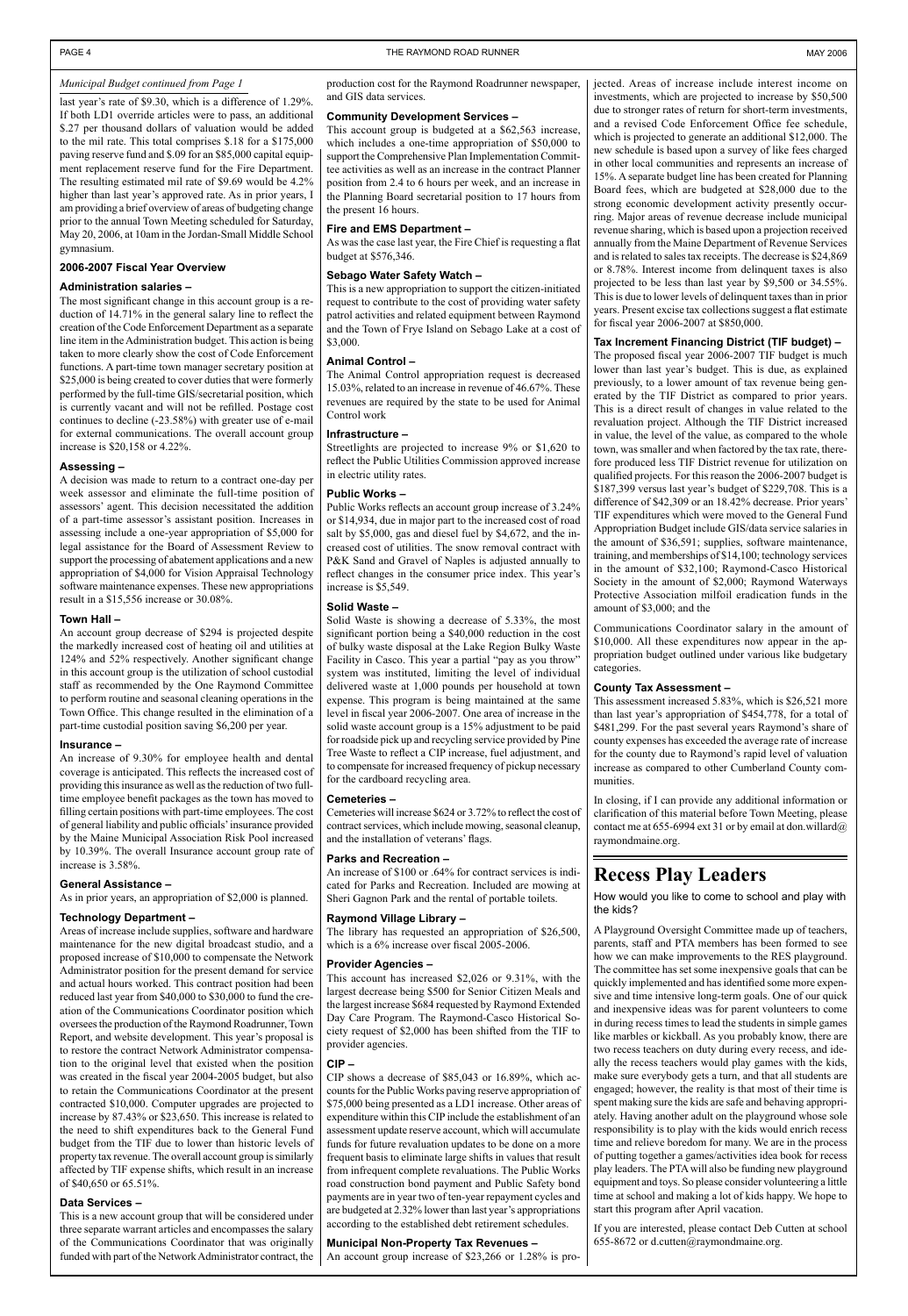### **Our Village Library**

The Raymond Village Library has changed a great deal over the past ten years. Not long ago the organization was run entirely by volunteers and was supported by its own fundraising efforts. Gradually we've grown into a nonprofit corporation run by a board of trustees. With the help of increased town support, the library now has professional staff, an updated collection and services that align with state standards and community needs. As we've changed, maintaining personal relationships and a "village library" feeling has been important to us.

Creating our Three-Year Plan (found at our website: www. raymondvillagelibrary.org ) has been an exciting process of looking forward. We've already met several goals during the first year of our plan: creating a more welcoming and efficient facility, improving our communication through our electronic newsletter, and promoting early literacy through our popular children's programming. Our collection is constantly improving but depends on budget constraints. We're also researching how to offer adult programming – computer skills in particular -- in conjunction with our schools. Finally, evaluating our space requirements for the future is another priority.

Consistent funding and a need for volunteers continue to be our biggest challenges. Our official annual request to the Town covers about 40% of our operating expenses, both of which (the request and the expenses) are low compared to similar communities. Each year we are very thankful for the generous support of our friends and patrons during our Annual Appeal. Covering the remaining 60% of our expenses depends upon the success of the Appeal and other fundraisers, and those require the hard work of many volunteers.

A town's library is a reflection of that community, and your response to the Annual Appeal tells us you value having a strong and up-to-date library. We are committed to providing those services you told us you wanted as we created our Plan (please keep telling us!) and appreciate any financial and volunteer support you are able to offer. Please join us at Town Meeting to support us there as well.

| Signed:        | (Parent/Guardian) Phone #: |
|----------------|----------------------------|
| Doctor's Name: | Phone #:                   |

### **Lifeguard Training Course**

Sponsored by SAD 61 Adult Education

Instructor: Joni Merrill, American Red Cross LG Trainer

Dates/Times: June 19 - June 30, 2006, 4-9pm

Place: SAD 61 Adult Learning Center, which is behind Stevens Brook Elementary School on Skillin Circle in Bridgton.

Cost: \$130 (\$50 nonrefundable deposit due by June 9, 2006, with the remaining \$80 due at the first class. Make checks payable to SAD 61 Adult Learning Center.

The course must have at least six and no more than students to run and is on a first come, first served basis.

Prerequisites: You must be 15 years old by June 30, 2006. Bring your swimsuits, a towel, warm clothes, a writing implement, paper and snacks/food to all sessions.

For questions regarding this program, e-mail Joni Merrill, joni.m@raymondmaine.org. You may also call 655-4743, ext. 141.

Mail this form along with your \$50 nonrefundable confirmation check payable to SAD 61 Adult Learning Center to:

Joni Merrill 423 Webbs Mills Road Raymond, ME 04071

The \$50 deposit will reserve your spot. If there are not enough students to run this course, your check will be returned to you.

*Cut & return this form* 

----------------------------------------------------------------------------------------------------------------------------------

Registration Form for Lifeguard Training

Name: \_\_\_\_\_\_\_\_\_\_\_\_\_\_\_\_\_\_\_\_\_\_\_\_\_\_\_\_\_\_\_\_\_\_\_\_\_\_\_\_\_\_\_\_\_\_ Age: \_\_\_\_ DOB:\_\_\_\_\_\_\_\_\_\_\_\_

Address: \_\_\_\_\_\_\_\_\_\_\_\_\_\_\_\_\_\_\_\_\_\_\_\_\_\_\_\_\_\_\_\_\_\_\_\_\_\_\_\_\_\_\_\_\_\_\_\_\_\_\_\_\_\_\_\_\_\_\_\_\_\_\_\_\_\_\_\_\_\_

Home Phone: The Cell Phone: The E-mail:

I, the parent/guardian of the above named person, give permission for participation in this training. In the event I cannot be reached in an emergency, I hereby give permission to the attending physician to administer treatment to the person named above.

Emergency contact if parent/guardian cannot be reached:

Contact Person: example and the set of the set of the set of the set of the set of the set of the set of the set of the set of the set of the set of the set of the set of the set of the set of the set of the set of the set

### **Raymond Village Church Installs Elders**

The Raymond Village Community Church (United Church of Christ) installed four of its longtime members as Elders of the Church on Sunday, April 23rd, during the 10am worship service. Though uncommon among United Church of Christ churches, the Office of Elder has been part of the Raymond Village Church tradition for many years and is a formal way to show respect and to honor those who have served the Raymond Village Church and the community of Raymond for a long period of time. Those honored were Pauline Cadotte, Rita Gerry, Wayne Whitney, and Muriel Yeager. They received framed certificates and were congratulated at a special refreshment time following the service.

"The names of the new Elders were not publicly announced until Sunday morning. However, everyone agreed that those chosen have been enthusiastic and dedicated contributors to the life of the church for many, many years. It is an honor to recognize them for all the ways they have served the Raymond Village Church," commented Rev. Nancy Foran, church pastor. "They represent more than 100 years in total church membership, and I look forward to listening to their wisdom and counsel in the years to come."

Elders are selected by the Deacons and must be members in good standing of the Raymond Village Church who have shown a sustained interest in the church, still actively participate in its community and worship life, and who have served the church in a variety of ways over the years.

### **Mount Everest Expeditionist Speaking at Jordan-Small Middle School**

Lecturer, publisher, and photojournalist Ed Webster will give a presentation about his Mount Everest expedition to Jordan-Small Middle School students on Wednesday, May 3rd, at 9am.

In 1988 Webster and three other climbers dared the neverbefore-attempted 12,000 vertical foot high Kangshung Face - one of the most audacious mountaineering feats of all time - with no bottled oxygen, without using radios, and with no Sherpa assistance.

Webster is the author of Snow in the Kingdom, an autobiography of his five "storm years" on and off Mount Everest following the climbing death of his girlfriend Lauren

### **Spring into Mentoring**

By Christina Lamarre

The Raymond Mentoring Program has been busy ushering in spring. The mentors and mentees have enjoyed bowling at the YMCA at Pineland in New Gloucester and swimming at the Colonial Mast Pool in late April. Other program activities have included baking pretzels, decorating Easter egg candles, and flying kites to celebrate April's National Kite Month. This month we are looking forward to selecting plants from a local greenhouse and planting the gardens at

Husted in Colorado's Black Canyon.

He is the recipient of the American Mountain Foundation's 1988 Seventh Grade Award for outstanding achievements in mountaineering; the American Alpine Club's 1990 Literary Award; and American Alpine Club's 1994 David H. Soules Award for saving the life of a fellow climber. He was a finalist for the 2001 Boardman Tasker Mountain Literature Prize in London and in the 2001 Banff Mountain Book Festival in Canada.

His photographs have been published worldwide in publications ranging from Climbing Magazine and Rock & Ice, to Popular Mechanics, Rolling Stone, and the New York Times Sunday Magazine.

Webster's presentation is made possible through Raymond's PTA and Mentoring Partnership. The public is invited to attend his presentation at Jordan-Small Middle School, however, please remember to check in at the office

and get a visitor's pass.

the playground on Mill Street.

Our middle school Kids 2 Kids mentoring program has also been busy. Activities have included games, baking pretzels together, making garden stepping stones for the middle school and organizing an Easter food drive. Time with "little buddies" wrapped up the week before April vacation, but mentees will join their big buddies one more time to view the mural the mentors are painting at JSMS. This month our K2K mentors will participate in a year-end ropes course activity and celebration picnic at Camp Hinds.

The school year is fast approaching its end, but we still have children on our waiting list seeking mentors. Please consider becoming a mentor and giving an hour or so a week during the school year to a young person. We are currently accepting mentor applications for the 2006-2007 school year. You can contact either Christina Lamarre or Candace Woolston for more information at 655-8672 ext. 107, or e-mail us at mentor@raymondmaine.org.

## **Hebron Academy Boys Recognized for NEPSAC**

**Hockey Title**

The Hebron Academy boys' varsity hockey team received recognition from Governor John Baldacci and the Maine Senate and House of Representatives for their recent New Eng-



land Prep School Ice Hockey Association Division II championship title.

*Pictured above in the State House Hall of Flags are the members of the team from Maine, front, Loren Joyce (Falmouth), co-captain Erik Rousseau (Lewiston), and Cameron Gosney (Raymond); and back, Roman Gosney (Raymond), co-captain Joshua Taylor (Raymond), and Bert Marston (Oakland).*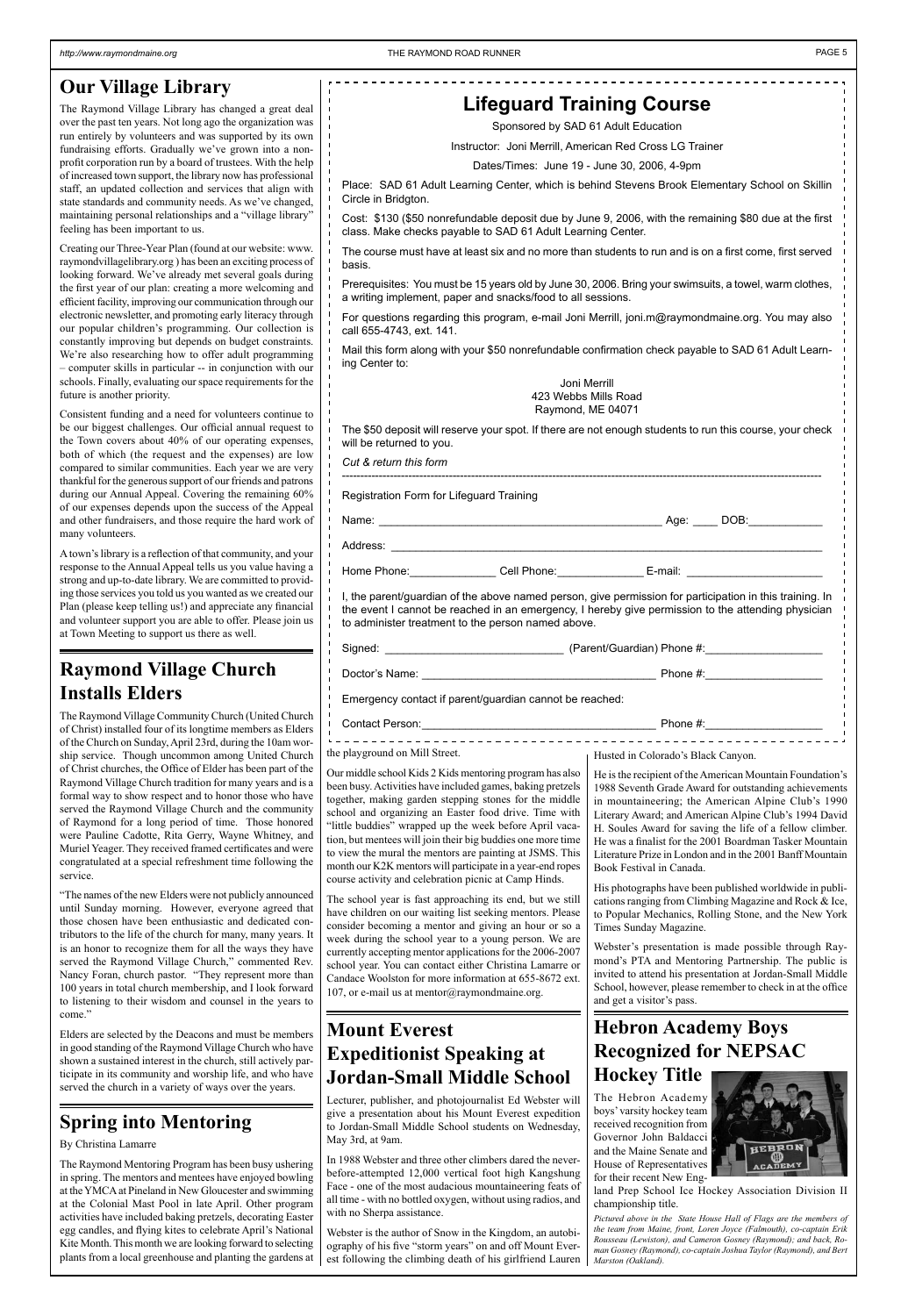### **Project Graduation March Madness Winners**

Here is list of lucky winners from the GNG HS Class of 2006 Project Graduation March Madness calendar!

- 1 Lori Fowler Shawnee Peak tickets
- 2 Rachel Blais Saddleback tickets
- 3 Loree Bernadini Mr. Abrams tickets
- 4 Thedy MacDonald Lyric Music Theater tickets / Cloutier's Market gift certificate
- 5 Maureen Mingo Sea Dogs tickets / Mario's pizza
- 6 Cheryl Ryan Solutions gift certificate / Mary Kay products
- 7 Julia Hartig David's Restaurant gift certificate / Winter Warm Up basket
- 8 Wendy Gallagher Gray Market Place gift certificate / Windham Chiropractic water pillow
- 9 Dave McCutchins Gray Rec. Dept. gift certificate / Lonnie Dogs gift certificates
- 10 Karen Stewart Cafe Sebago gift certificate / Aubuchon Hardware gift certificate
- 11 Conrad Begin Touchstone Bodyworks
- 12 Charlene Myers Marios pizza / Sea Dogs tickets
- 13 Shannon Caron Nonells'a Hair Design gift certificate / Final Touch
- 14 Cathy Roy Dave Gutter's gift certificate / Cricket's Corner
- 15 Jim Whitten Hutchings Hardscapes rock wall
- 16 Sharon Caron Raymond Village Florist / Bull Moose gift certificate
- 17 Carol Murray The Inn on Peaks Island
- 18 Rick & Vicki Travers Beech Ridge Speedway tickets / Raymond Laundry gift certificate
- 19 Michelle Bedigan Sea Dogs tickets / Mario's pizza
- 20 Tim Whelden Planet Sun unlimited tanning gift certificate
- 21 Kenton Varney Skillins Greenhouse gift certificate / Raymond Gas & Pizza
- 22 Maggie Miller Westbrook Saturn / Wallbow's Yard Care
- 23 Kathy Mitchell Good Life Market gift certificate / Westbrook Saturn
- 24 Julie Poulin Raymond Village Florist / Danielle's Diner
- 25 John Taplin Oxford Plains Speedway tickets
- 26 Diane Gordan Sea Dogs tickets / Mains Pizza
- 27 Scott Walker Dead River Heating Oil
- 28 Mike Cormier Spring Meadows gift certificate / Mad Monkey Cafe
- 29 John Cooper Creative Memories gift basket
- 30 Ken Pratt Spring Meadows gift certificate / Cook's Hardware
- 31 Barbara Morton Shawnee Peak season pass 2006-07
- sidewalk chalk
- Nerf balls
- Frisbees/flying disks
- jump ropes
- tennis and other types of balls
- bean bags
- squash mitts
- baseball mitts
- marbles

 $\bullet$  $\bullet$ 

### **Giving Tree Requests - April 2006**

Help Improve the Playground at RES

Raymond PTA

Teachers, parents, staff and PTA members have joined together to see how we can make the playground more fun and exciting for all the students at RES. We've brainstormed ideas for immediate additions, and we've set some long-term goals. What we're looking for right now are some of those immediate additions to the playground equipment supply such as:

We are also looking for an "artistic" person who could paint a simple mural on the pavement behind the school. If you are interested, please contact Deb. If you can pick up one of these items when you are out shopping, please bring/send it into school and put it in the drop box labeled "Giving Tree". We will add them to our recess "fun box." Thank you for your support. If you have any questions, call Deb at 655-2877 or e-mail at dcutten@maine.rr.com

If you have been listening or watching the news, you know that the blood supply is tight. There is only a couple of days' supply available in Maine. And summer is coming. Please save a life or 2 or 3 or 4 or 5 by donating a pint of that renewable supply of blood that you have.

### **2006 Scholarship Applications Available**

The 2006 Raymond Scholarship applications are available at the Town Office and Jordan-Small Middle School. The Carleton E. Edwards, George Woods, and Alva Clough Scholarships have a deadline for submission of May 2, 2006, at 4pm.

There are also other scholarships available from several organizations in Raymond.

- Lions Club Scholarship can be obtained from Betty McDermott, 10 McDermott Road Raymond, ME 04071
- Betts-Douglas-Hickey Scholarship from Linda Alexander, 1 Pine Lane Raymond, ME 04071
- Semi-Circle Scholarship from Diane Goosetrey,

28 Deer Acres Road Raymond, ME 04071

• Raymond PTA Scholarship from Lynn Davis, Jordan-Small Middle School, 423 Webbs Mills Road Raymond, ME 04071

### **Cardboard Recycling**

The Town of Raymond recycles corrugated cardboard at the District II Fire House/Public Works Garage on Webbs Mills Road. Because of limited space, it is imperative that you break down the boxes left at the site. If the boxes are left without breaking down, you may be charged with littering.

### **All Chorus Concert**

Grades 3 - 8 May 25, 2006 JSMS Gym ~ 7pm

### **All Bands Concert**

Grades 5 - 8 June 1, 2006 JSMS Gym ~ 7pm

 $0.00000000000000$ 

Raymond Recreation Association will sponsor

### **Summer Swim Program Fall Soccer Program**

**Registration** 

Wednesday, May 24, 6:30 to 7:30 JSMS Cafeteria

Red Cross swim lessons at

Crescent Beach in Raymond

July 3 to July 28

For Children grades  $K - 7$ 

Cost \$25 per child

### **Red Cross Water Safety Instructor: Jenny Howard**

Go to www.raymondmaine.org for more information on RRA programs.

Raymond Rec will offer swim lessons at Crescent Beach again this summer. Jenny Howard will be returning as the Red Cross Water Safety instructor.

We need parent volunteers to serve as safety monitors on the beach during the swim classes. If you are willing to serve in this capacity while your children are in lessons or for more information, please phone Pat at 655-4657.

### **Compost Bins Available at Town Office**

If you ordered a compost bin or scrap pail this year, they are available for pick up at the Town Office.

Town Office hours are Tuesday, 8:30am to 7pm; Wednesday through Friday, 8:30am to 4pm; and Saturday, 8:30am to noon.

### **Raymond Lions and the Red Cross Sponsor Blood Drive**

Jordan-Small Middle School is the site for the next blood drive in Raymond. The local Lions Club and the Red Cross are holding a blood drive on Wednesday, May 24th, from 1:30 to 7:30.

If you are not called by Wednesday, May 17th, and asked to make an appointment to donate, please call Bob Jones @ 655- 7163 and leave your name, telephone number and time you think you would be there.

This is a time when you can save the life of someone and not have to give up your own. Think about it.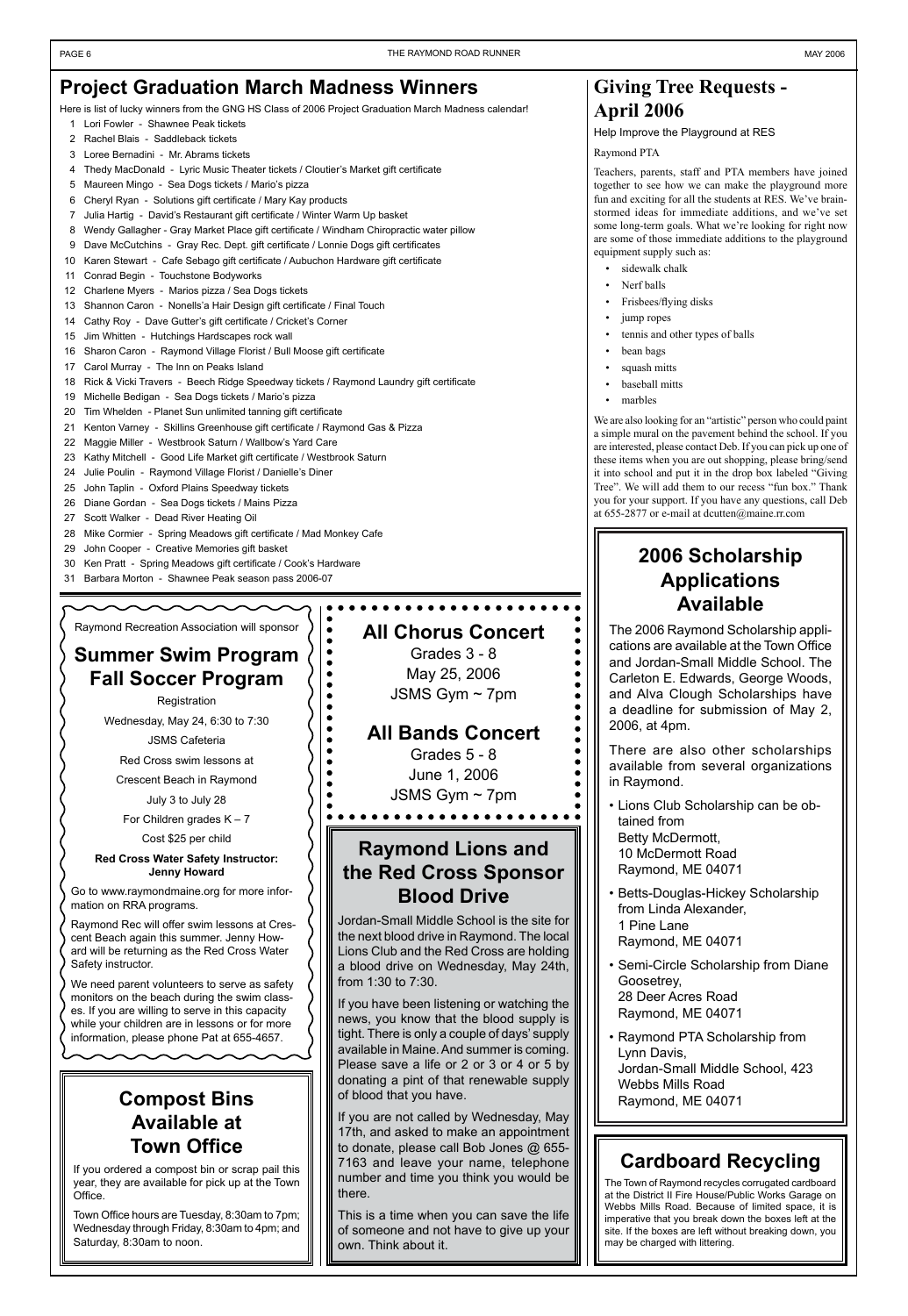### **LIFE ALERT: When Lightning Strikes**

#### By Ronny Keeler, Paramedic

Have you ever heard the saying, "When thunder roars, go indoors!"? Well, this is the best advice you can receive when talking about lightning. There are more deaths caused by lightning than any other natural phenomena, including floods, hurricanes and tornadoes.(except in 2005). The average range a year in the United States is from 100 to 600 people killed (William Hark, MD). But these incidents are not well publicized because they happen to individuals or small groups and are not connected to large-scale property damage. With summer coming up and it being the peak season for lightning, we all need to be aware of how dangerous it is to be out in a thunder and lightning storm and ways to prevent getting hit with this killer in the sky.

First, let's talk about these beautiful but deadly phenomena. One bolt of lightning holds up to 30,000 amps or 1,000,000 volts of electricity. In one year in our country there are 25 million cloud-to-ground bolts. Lightning itself is a build-up of electrical energy. The bolt is heated to 50,000 degrees Fahrenheit. It is this heat that produces the shock wave which results in thunder, and the discharge of this electricity results in a lightning bolt.

There is more than one way to be struck. The most severe is a "direct strike" either on a person or on some object the victim is holding. A "side flash" occurs when lightning hits a nearby object and then bounces to the victim. And then there is "ground current strikes" where the bolt hits the ground nearby the victim, and it moves to injure the person through the earth.

The chances that any one of us will be struck in our lifetime are 1 in 3,000. So how can we prevent this deadly event from occurring? First, you must know when you are in danger. If you see lightning or hear thunder, you can be hit. If you hear loud static on your AM radio or hear buzzing sounds on your radio antenna, you can also be in danger. Also, on a sunny day watch the sky for developing cumulus clouds. These are the big puffy cotton-looking clouds. When these clouds start growing upward, it is an early sign of a developing storm. If you are outside and any of these things occur, seek shelter -- and not under a tree!!! If you can, get inside a building or inside a vehicle with rubber tires and a roof; if not, do not be the highest object in your area. If you are stuck outside, avoid touching or being near metal objects. If you feel the hair on the back of your neck stand up, immediately crouch on the balls of your feet with your head down and while not touching the ground with your hands. This position helps decrease your height and exposure to ground current. Injury will still occur. Do not ever lie flat on the ground.

If you are ever hit by lightning or have seen another hit, you should immediately call 911. You need medical attention. All kinds of symptoms can occur if you survive the strike. Some signs and symptoms are stroke, abnormal heart rhythms, paralysis, shortness of breath, cold extremities, memory loss, burns, deafness, blindness, dementia, fractures, and brain damage, just to name a few. The scary thing is some of these symptoms don't show up right away, so please seek medical attention if such an event ever occurs.

Another safety tip is using the 30-30 rule. The first 30 represents 30 seconds. If the time between when you see the flash and hear the thunder is 30 seconds or less, the lightning is close enough to hit you. SEEK SHELTER!!!!! The second 30 stands for 30 minutes. After the last flash of lightning, wait 30 minutes before leaving your shelter. The statistics show that more than one half of lightning deaths occur after a thunderstorm has passed.

So remember, "When thunder roars, go indoors!!!!" Don't become a statistic for lightning strikes. Stay and play safe!!

> *For more information:* www.nws.noaa.gov www.struckbylightning.org www.lightningtalks.com

### **Senior Citizen Supper**

The next Senior Citizen Supper will be May 18th at the Jordan-Small Middle School. The time is 5:30pm. Please call 655-4743 for reservations before 11am.

### **JSMS Honor Roll - Trimester 2**

We are pleased to report that 139 of our 271 students have earned a spot on the 2nd Trimester JSMS Honor Roll. This means that over 50% of our students were able to reach and maintain their teachers' highest standards. We are proud that our kids are successfully learning and achieving! Most assuredly a super job is in progress by our kids and staff!

| <b>Name</b>                   | Grade |                    | Name                   | Grade  |            |
|-------------------------------|-------|--------------------|------------------------|--------|------------|
| Caroline Blake                | 8     | <b>High Honors</b> | Alex Parker            | 7      | Honor Roll |
| Haley Desjardins              | 8     | <b>High Honors</b> | Cory Parker            | 7      | Honor Roll |
| <b>Emily Dodge</b>            | 8     | <b>High Honors</b> | Andrew Sousa           | 7      | Honor Roll |
| Zachary Knights               | 8     | <b>High Honors</b> | Dylan Taylor           | 7      | Honor Roll |
| Mary Wiley                    | 8     | <b>High Honors</b> | Lindsay Webber         | $\tau$ | Honor Roll |
| Molly Cloutier                | 7     | <b>High Honors</b> | Tyler Winde            | 7      | Honor Roll |
| Daniel Connor                 | 7     | <b>High Honors</b> | Dylan Bolduc           | 6      | Honor Roll |
| Drew Gagnon                   | 7     | <b>High Honors</b> | Sam Brockelbank        | 6      | Honor Roll |
| Cassandra Gordan              | 7     | <b>High Honors</b> | Alex Buckley           | 6      | Honor Roll |
| Olivia Hurd                   | 7     | <b>High Honors</b> | Robert Cave            | 6      | Honor Roll |
| Mollissa Keane-Dreyer         | 7     | <b>High Honors</b> | Marissa Cerino         | 6      | Honor Roll |
| Lydia Manchester              | 7     | <b>High Honors</b> | Justin Chim            | 6      | Honor Roll |
| Elizabeth Shively             | 7     | <b>High Honors</b> | Jacob Desjardins       | 6      | Honor Roll |
| Deanna Weeks                  | 7     | <b>High Honors</b> | Ian Dixon              | 6      | Honor Roll |
| Lucy Algeo                    | 6     | <b>High Honors</b> | Parker Gendron         | 6      | Honor Roll |
| Kelsea Carter                 | 6     | <b>High Honors</b> | Abbey Gillis           | 6      | Honor Roll |
| Gaia Cloutier                 | 6     | <b>High Honors</b> | Ryan Hoffman           | 6      | Honor Roll |
| <b>Lindsey Hughes</b>         | 6     | <b>High Honors</b> | Casey Hutchinson       | 6      | Honor Roll |
| Patrick LaChance              | 6     | <b>High Honors</b> | Jacob McCune           | 6      | Honor Roll |
| Robert Lentine                | 6     | <b>High Honors</b> | Hallie Mitchell        | 6      | Honor Roll |
| <b>Timothy Morris</b>         | 6     | <b>High Honors</b> | Georgia Noonan         | 6      | Honor Roll |
|                               |       |                    | Jenna Norman           | 6      | Honor Roll |
| <b>Tyler Nadeau</b>           | 6     | <b>High Honors</b> |                        |        |            |
| Jeremy Peavey                 | 6     | <b>High Honors</b> | <b>Bailey Odum</b>     | 6      | Honor Roll |
| Allison Rand                  | 6     | <b>High Honors</b> | Jordan Parker          | 6      | Honor Roll |
| <b>Spencer Reynolds</b>       | 6     | <b>High Honors</b> | Shannon Pike           | 6      | Honor Roll |
| Clare Valente                 | 6     | <b>High Honors</b> | Jenna Richardson       | 6      | Honor Roll |
| Natalie Vanbaars              | 6     | <b>High Honors</b> | Nicholas Rodriquez     | 6      | Honor Roll |
| Aaron Guiseley                | 5     | <b>High Honors</b> | Cory Schweitzer        | 6      | Honor Roll |
| Jack Haskell                  | 5     | <b>High Honors</b> | Sarah Small            | 6      | Honor Roll |
| Emma Laprise                  | 5     | <b>High Honors</b> | Ryan Szantyr           | 6      | Honor Roll |
| Dalton Lorenz                 | 5     | <b>High Honors</b> | Courtney Tardiff       | 6      | Honor Roll |
| Ian McGhie                    | 5     | <b>High Honors</b> | Lawrence Taylor        | 6      | Honor Roll |
| Molly Miller                  | 5     | <b>High Honors</b> | Sasha Vanbaars         | 6      | Honor Roll |
| Marybeth Noonan               | 5     | <b>High Honors</b> | Corrie vanHaasteren    | 6      | Honor Roll |
| Lillie Reder                  | 5     | <b>High Honors</b> | Joshua Waldron         | 6      | Honor Roll |
| Benjamin Algeo                | 8     | Honor Roll         | Alan Wardwell          | 6      | Honor Roll |
| Calista Allen                 | 8     | Honor Roll         | Ashley Webster         | 6      | Honor Roll |
| Abigail Brockelbank           | 8     | Honor Roll         | Riley Williamson       | 6      | Honor Roll |
| Kaitlyn Chandler              | 8     | Honor Roll         | Erik Woodbrey          | 6      | Honor Roll |
| Anthony Dighello              | 8     | Honor Roll         | Ella Ashton            | 5      | Honor Roll |
| Jenna Eastman                 | 8     | Honor Roll         | Emma Bartholomew       | 5      | Honor Roll |
| Jordan Flynn                  | 8     | Honor Roll         | Ryan Carr              | 5      | Honor Roll |
| Amber Gillis                  | 8     | Honor Roll         | Sandra Carter          | 5      | Honor Roll |
| Hannah Lachance               | 8     | Honor Roll         | Corey Cole             | 5      | Honor Roll |
| Katherine Lentine             | 8     | Honor Roll         | <b>Ashley Cormier</b>  | 5      | Honor Roll |
| Joshua LeViness               | 8     | Honor Roll         | Isobel Cunningham      | 5      | Honor Roll |
| Dustin Libby                  | 8     | Honor Roll         | Kristopher Darien      | 5      | Honor Roll |
| Chantelle Lydick              | 8     | Honor Roll         | <b>Tyler Davison</b>   | 5      | Honor Roll |
| Devin MacKenzie               | 8     | Honor Roll         | Connor Flynn           | 5      | Honor Roll |
| Nathaniel Ohman               | 8     | Honor Roll         | Christopher Gagne      | 5      | Honor Roll |
| Arthur Olsen                  | 8     | Honor Roll         | <b>Cassidy Gaudet</b>  | 5      | Honor Roll |
| <b>Stephanie Spaulding</b>    | 8     | Honor Roll         | Makenna Grindstaff     | 5      | Honor Roll |
| Megan Stevenson               | 8     | Honor Roll         | Rebecca Grondin        | 5      | Honor Roll |
| Justin Terry                  | 8     | Honor Roll         | Adria Hughes           | 5      | Honor Roll |
| Chelsea Tevanian              | 8     | Honor Roll         | Phoebe Hurd            | 5      | Honor Roll |
|                               | 8     | Honor Roll         | Madison Masi           | 5      | Honor Roll |
| Julia Trepanier<br>Ethan Ward |       | Honor Roll         | Kevin McLane           | 5      | Honor Roll |
|                               | 8     |                    |                        |        |            |
| Haley Acker                   | 7     | Honor Roll         | Cameron Patch          | 5      | Honor Roll |
| <b>Andrew Bennett</b>         | 7     | Honor Roll         | Hunter Perkins         | 5      | Honor Roll |
| Spencer Brown                 | 7     | Honor Roll         | Christina Pollard      | 5      | Honor Roll |
| Joshua Christy                | 7     | Honor Roll         | Grace Pomeroy          | 5      | Honor Roll |
| Jennifer Cobb                 | 7     | Honor Roll         | Landen Rankin          | 5      | Honor Roll |
| Alyssa Elhajji                | 7     | Honor Roll         | Paige Richards         | 5      | Honor Roll |
| Colin Gordan                  | 7     | Honor Roll         | Colleen Sadak          | 5      | Honor Roll |
| John Grondin                  | 7     | Honor Roll         | Ryan Schweitzer        | 5      | Honor Roll |
| Kyle Hargreaves               | 7     | Honor Roll         | Spencer Smith          | 5      | Honor Roll |
| Christopher MacDonald         | 7     | Honor Roll         | <b>Brock Stevenson</b> | 5      | Honor Roll |
| Jenna Martyn-Fisher           | 7     | Honor Roll         | Whitney Walton         | 5      | Honor Roll |
| Weston Masi                   | 7     | Honor Roll         | Bryanna Waterhouse     | 5      | Honor Roll |
| Abigail Morneault             | 7     | Honor Roll         |                        |        |            |
|                               |       |                    |                        |        |            |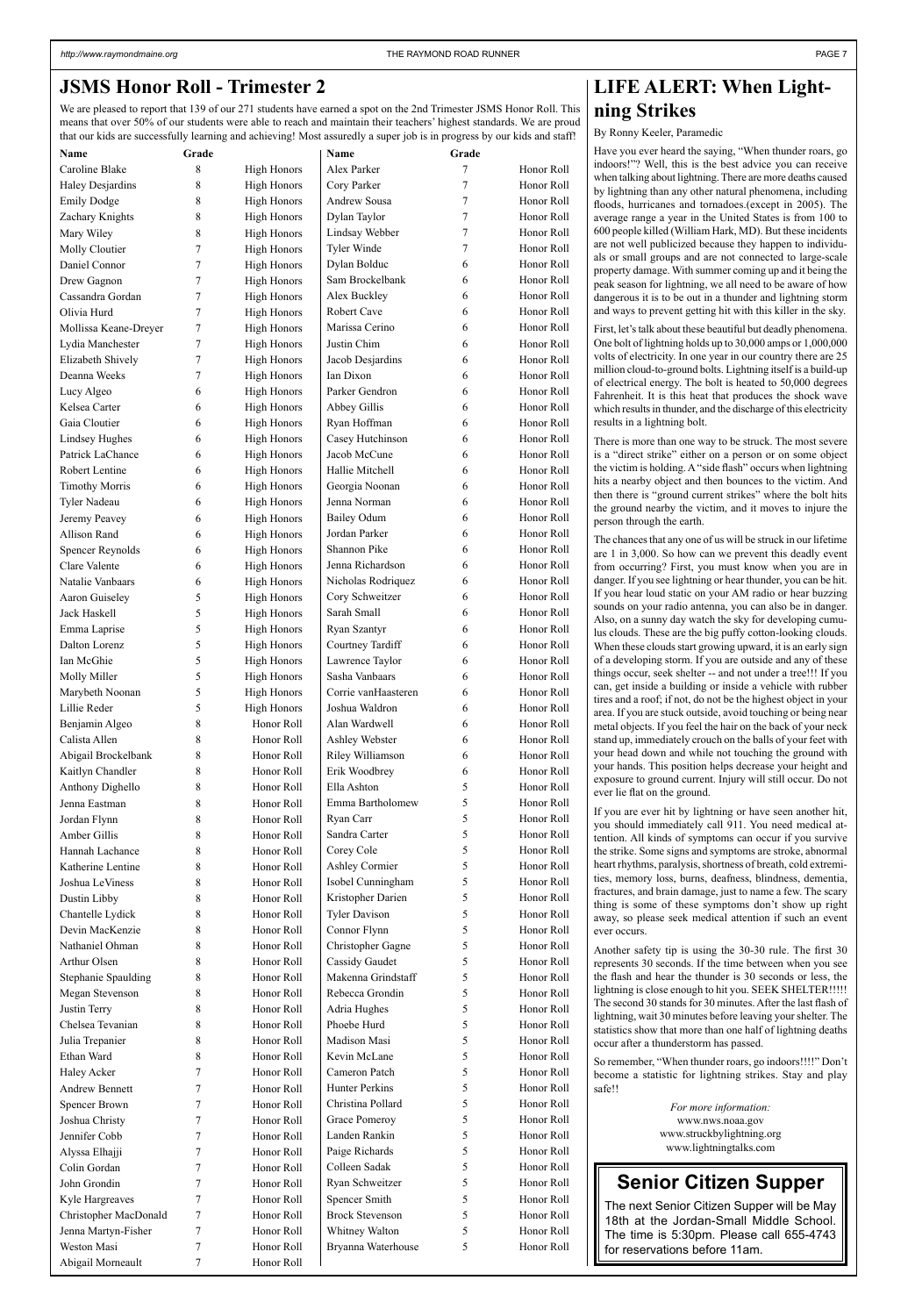### **Alcohol Awareness Month**

#### By Steve Danzig, LSW, LADC

When many people think of alcohol abusers, they picture teenagers drinking at unsupervised parties or old scruffy men on the street with their paper bag covered bottles of alcohol. However, over half of all Maine residents struggle with problems caused by alcohol and other substance abuse. People who abuse alcohol can be men, women, and children from every part of the state, from every type of demographic background. They could be college students who binge at the local bar. They could be professionals who drink after a long day at work. They could be senior citizens who drink out of loneliness.

To help people recognize the serious problem of alcohol abuse, April is designated as "Alcohol Awareness Month." The following is a simple quiz highlighting some warning signs of alcohol abuse:

- Do you drink alone when you feel angry or sad?
- Does your drinking ever make you late for work?
- Does your drinking worry or scare your family?
- Do you ever drink after telling yourself that you won't?
- Do you ever forget what you did or said while drinking?
- Do you get headaches or have a hangover after drinking?
- Do you drink often (more than several times a week)?
- When you drink, do you consume more than one or two drinks?
- Do all of your leisure activities revolve around drinking?
- Do you find excuses to drink (using good times, bad times, and social occasions as an excuse - for example: our sports team won, let's celebrate!; we're going to a BBQ, gotta bring some beer!; it's the holiday season, must stock the bar!; had a stressful day, need a drink to unwind!)?

If you answered "yes" to any of the above questions, you may have a problem with alcohol.

If so, you are not alone. Alcohol dependence is a medical condition that can be effectively treated. Millions of Americans and their families are in healthy recovery from this disease. The first step to recovery is to be honest about the problem and to seek professional help. An assessment from a licensed alcohol and drug counselor ("LADC") or other qualified alcohol and substance abuse providers can help identify the seriousness of your alcohol problem. If the assessment indicates that there is a problem, your alcohol and drug counselor can recommend the best course of treatment.

**Thummmmmmmmmmmmmmmmmmmmmmmmmmmmmmmmm** 

### **Animal Control Report, March - April**

|           | March 21 Stray cat on deck - set trap                  |
|-----------|--------------------------------------------------------|
|           | March 21 Cat dumped in yard                            |
|           | March 21 Dog bothering neighbor                        |
|           | March 22 Dog at large- gone on arrival                 |
|           | March 23 Dog leaving on yard - gave written<br>warning |
|           | March 25 Dog at large- owner found                     |
|           | March 26 Dog in yard - gone on arrival                 |
|           | March 26 Dog in yard                                   |
|           | March 27 Dog to Animal Refuge League                   |
|           | March 28 Written warning to dog owner                  |
|           | March 28 Dog in road - gone on arrival                 |
|           | March 28 Dog defecating in yard - warned<br>owner      |
|           | March 28 Dog running in road - gone on arrival         |
|           | March 29 Dogs at large                                 |
|           | March 29 Dogs at large - summons issued                |
|           | March 29 Attended District Court                       |
| April 1   | Stray cat - delivered to Animal Refuge<br>League       |
| April 2   | Pit bull in yard - gone on arrival                     |
| April 6   | Neighbor's dog looking in window                       |
| April 6   | Dog barking - lonesome                                 |
| April 7   | Dog tangled in bushes                                  |
| April 7-8 | ACO meeting/school in Bangor                           |
| April 9   | Dogs chasing joggers                                   |
| April 9   | Dog attacked by muskrat                                |
| April 9   | Dog defecating on lawn                                 |
| April 9   | Set trap for muskrat                                   |
| April 11  | Stray dog in yard                                      |
| April 11  | Horse loose in road                                    |
| April 12  | 4/11 stray dog - took to Animal Refuge<br>League       |
| April 12  | Information only                                       |
| April 14  | Kennel inspection                                      |
| April 14  | Set trap for stray cat                                 |
| April 14  | Barking dog - verbal warning                           |
| April 15  | Check on trap                                          |
| April 15  | Dog assaulted cat                                      |
| April 15  | Cat hit by car - burial                                |
| April 15  | Dog bite - processed papers                            |

### **Attention, Parents of High School Students!**

It has come to our attention that many students are not making the transfer in the mornings to the buses going to their high schools. They are getting into cars with other high school students and being transported that way. There is no way for the bus drivers to be able to monitor where every student goes. Please talk to your children and let them know what your expectations are about how they are transported to school. If you feel strongly that they should be riding the bus the whole way to school, please let their bus driver know. Also, due to the number of different high schools involved in the bus transport, it is not the drivers' responsibility to question drop-offs at friends' houses. Again, please communicate with your children so that you know where they are going after school. Thanks for your help with this. (Paul Godwin, Raymond School Department Bus Supervisor)

### **Digital Phone Access Update**

By Rep. John C Robinson

Last fall I submitted a bill entitled "An Act to Allow Digital Phone Service to Customers in Rural Areas." The legislation would have allowed Time Warner Cable to provide digital phone service to areas where their digital cable television service was available. As we researched the issue, it became clear that any potential legislation would come in conflict with the Federal Telecommunications Act of 1994. The Federal Act supersedes any state law concerning phone service. The law protects companies such as FairPoint from competition in hopes of preventing another telecommunications giant from dominating as the Bell System once controlled the market.

| Week #4 - May 22 through                                                          | maa orought the companies together and that a solution<br>was in the works.                                                                                                          | April 17                                                               | Stray dog dragging leash - found                                                                                                                                                                                                                          |  |  |
|-----------------------------------------------------------------------------------|--------------------------------------------------------------------------------------------------------------------------------------------------------------------------------------|------------------------------------------------------------------------|-----------------------------------------------------------------------------------------------------------------------------------------------------------------------------------------------------------------------------------------------------------|--|--|
| May 27                                                                            | As the legislative session wound down last week, I was                                                                                                                               |                                                                        | owner                                                                                                                                                                                                                                                     |  |  |
| <b>Season B:</b>                                                                  | told by a Time Warner representative that Time Warner was<br>moving to complete their negotiations with FairPoint and                                                                | April 17                                                               | Dead bird                                                                                                                                                                                                                                                 |  |  |
| Week #2 - May 8 through May 13                                                    | that the Raymond market would be opening up later this<br>summer or fall. The process has to go through approval                                                                     | April 17                                                               | Information given<br>With wonderful weather coming, please remember that                                                                                                                                                                                  |  |  |
| Week #3 - May 15 through<br><b>May 20</b>                                         | with the Federal Communications Commission and the<br>Wireline Competition Bureau. These federal agencies<br>develop and recommend policy concerning "wireline"                      |                                                                        | your animals need extra water whether they are inside or<br>out. Also, shelter from the hot sun is imperative for those<br>animals outside. Please assume that if you wouldn't want                                                                       |  |  |
| All Permit Holders: Week #5<br>- May 29 through June 3                            | telecommunications, and once these agencies sign off on<br>the agreement, Time Warner's digital phone service will<br>finally be available.                                          | to be out in that weather, your pets don't want to be there<br>either. |                                                                                                                                                                                                                                                           |  |  |
| Youth Spring Turkey Day: April                                                    | I hope I have shed some light on this issue, and I want to<br>thank everyone in the community who has communicated<br>with me and the other stakeholders in this process.            |                                                                        | Maine has a leash law, so please don't allow your dogs to<br>run at large. The porcupines and skunks are now out and are<br>just waiting to meet your pets, which can at best be a nui-<br>sance with the smell and at worst a trip to the veterinarian's |  |  |
| Hunters must have a big game hunting<br>license and pay \$13 for a turkey permit. | -Rep. John C Robinson (R-Raymond) serves on the Busi-<br>ness, Research and Economic Development Committee<br>and the Advisory Committee on the Laws Governing<br>Legislative Ethics | protect your animals.                                                  | to have quills pulled. We also had two episodes of rabies<br>in Raymond last year, so we know it's present here. Please                                                                                                                                   |  |  |

Since the original bill conflicted with federal law, Time Warner representatives and I discussed how the process might be sped up to bring digital phone service to Raymond. The thought was to create a resolve asking the PUC to expedite the negotiations between Time Warner and FairPoint, and if those negotiations broke down, to quickly intervene on behalf of the consumer. This entire situation rested on the value Time Warner is going to reimburse FairPoint per customer lost to digital phones. This is standard business practice in these situations, as Time Warner presently has similar agreements with carriers such as Verizon, compensating them for lost revenue.

 At the public hearing, I was assured that Time Warner and FairPoint would reach an agreement for access in Raymond in the near future. The legislative committee of oversight, the Joint Standing Committee on Utilities and Energy, felt that since the two companies were in negotiations, it was appropriate to "kill" the bill, with the understanding that service would be coming soon to Raymond. I also felt confident that a resolution would be reached through these discussions and therefore did not feel the need to push for further action. It was enough to know that the original bill had brought the companies together and that a solution

# **2006 Maine Spring Wild Turkey Hunter's Guide Season A:**

понительно полности полно

**Week #1** - May 1 through May 6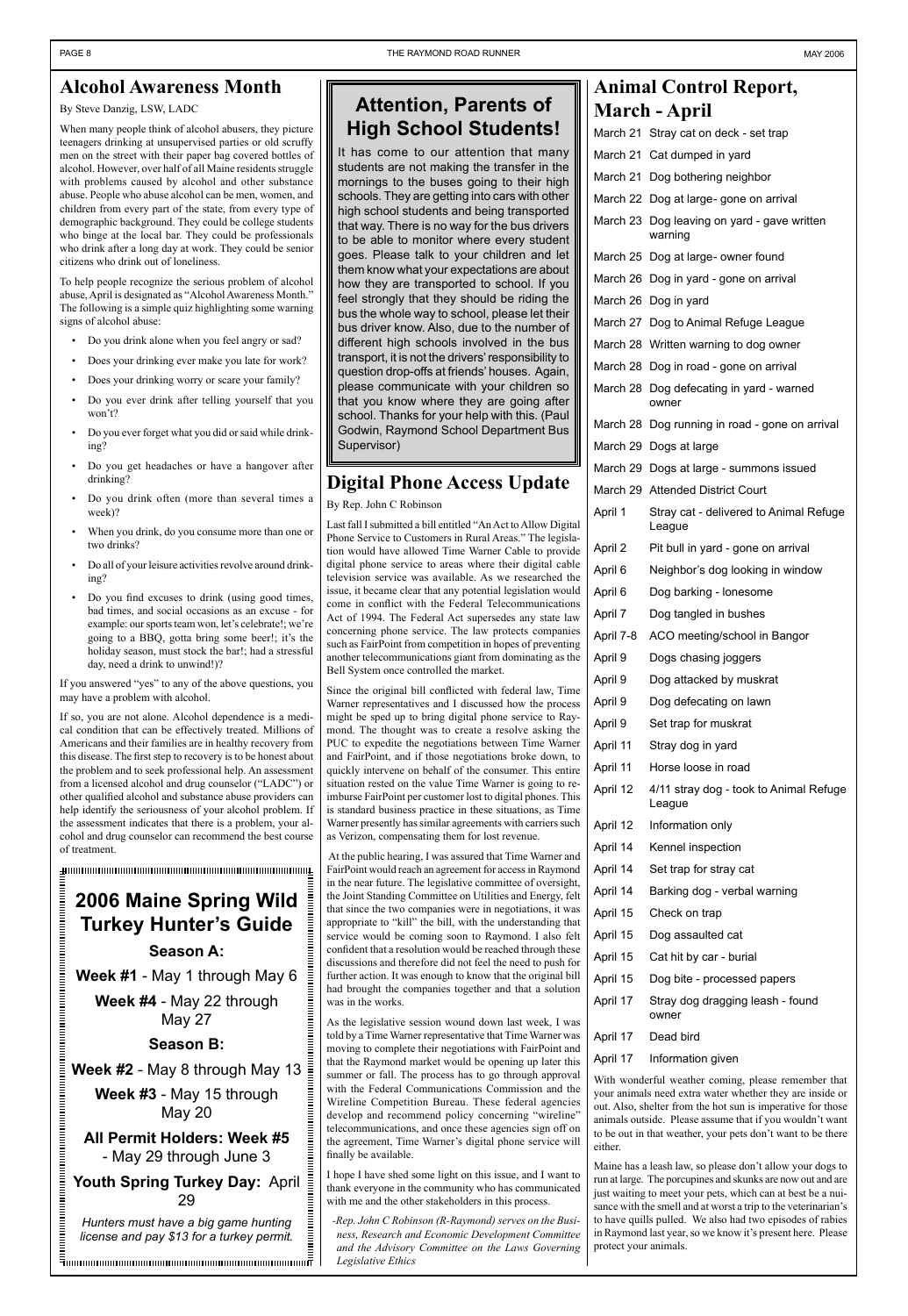### **Panther Pond Association Notes**

By Ben Severn, PPA President

#### **Support PPA and RWPA Boat Access Conservation Project's 2nd Year Reminders**

#### **Support PPA Directly and Through RWPA**

In the past week or so, many of you will have received the RWPA annual appeal letter, possibly with a note from me as one of the Directors. In the April Road Runner, I endeavored to explain the role of PPA and the relationship between PPA, or any lake association, and RWPA. In that discussion, I noted that, as part of its overall milfoil program this year, RWPA will finance some pulling of milfoil and laying of benthic barriers in Panther Run this summer. Without going through the long list of activities that RWPA supports and provides to all the bodies of water within its reach, and the enormous value of having a paid professional Executive Director in the form of Noralee Raymond, the work on milfoil alone is reason enough for each of us to contribute to RWPA. I urge you to do so.

For those who read the above and ask, "Why, then, oh why PPA?" As I have in the past, I respond by saying we need PPA because in the long run PPA will engender a greater feeling of ownership and accountability and ultimately a cleaner pond than otherwise would exist if we only contributed to a regional body such as RWPA . More precisely and concretely, the existence of our own lake association gives us the ability to fine tune programs that we might carry out collectively with RWPA and to undertake activities that might not be high on RWPA's immediate agenda. For example, after consultation with Noralee Raymond and the extent of the milfoil problem, we may conclude that more resources than RWPA can provide need to be dedicated to the milfoil pull in Panther Run. And lest we forget, with guidance from DEP and CCSWD, we members of PPA took it upon ourselves not only to undertake a Watershed Survey but to finance it ourselves, thereby accelerating the completion of the survey by one full year and, by association, implementation of the Conservation Project by a full year as well. I envision other such opportunities springing up in the future.

 $\bullet$ As I have talked with various people around the pond regarding the IF&W and boat access, I often get a shake of the head and the response, "It is inevitable." The law seems pretty clear about the right for everyone to have access to the great ponds, of which Panther is one. And it does not take much reading of IF&W literature or quotes from IF&W officials to learn that when it comes to boat access, the IF&W and landowners with waterfront property are adversaries. Such a relationship is not surprising. However, this is not the time nor the place to settle this issue, except to say that maybe we should stop burying our heads in the sandbox waiting for the inevitable to happen and start thinking outside the box to see if we can't find a solution that at the very least might minimize and mitigate the "harm" that increased boat access can cause.

The annual PPA appeal will begin in June. Look for notices in the June Road Runner, at the Town Hall, the Library, at our website within the town's web ite, www.raymondmaine.org, and in your e-mail box if you have provided us your e-mail address at ppa@raymondmaine.org.

#### **The Boat Access Issue**

For the second time in about 2 years, the sale of waterfront property to Inland Fisheries and Wildlife (IF&W) for the purpose of establishing a boat launch almost happened. Ultimately the family involved decided not to sell to IF&W. As President of PPA, I was asked to participate in various discussions by concerned Ponders. While the ultimate decision obviously lay with the family involved, I have been told that, as PPA President, my presence and quasimediator role was most helpful in bringing the issue to a fairly quick conclusion. While one always enjoys praise, from my perspective the key factor in the resolution of the potential sale to IF&W was the quiet interaction between the family members and their neighbors plus the addition of comments by some long-time, well-respected Ponders.

#### **Conservation Project's Second Year Begins**

The vivid pictures of mounds of variable milfoil piled up on docks or in boats, and lakes choked with it, have made it relatively easy these past few years to catch the public's attention and get action, albeit maybe a bit late and under-

funded. The number one threat to the water quality of our lakes, however, is not milfoil, but the less than spectacular, but insidious, soil erosion.

> To sell your items at the flea market, tables and spaces are available to rent: a table is \$15 for the day, a space is \$10 for the day. Availability is limited, so please reserve your table or space as soon as possible. This year we will be offering a special consignment section for larger pieces of furniture, rugs, water sports equipment, and other larger items. The church will include your item in the sale, staff the area where it is sold and send the seller a check for half of the sale price. If you are interested in learning more about renting a table or space, or selling an item on consignment, please contact Shannon Nichols at shannonn@ maine.rr.com or 776-4866.

After a most successful first year, thanks to funding from Section 319 of the Clean Water Act, many volunteers, including Nathan White and his Public Works team, and the untiring work by the project director Noralee Raymond, the Conservation Project is entering its second year. If you did not get the April Road Runner, find it at the town's web ite, www.raymondmaine.org to learn of last year's accomplishments and what will be happening this year.

In addition to funds for the larger identified soil erosion sites, there are a few \$100 matching grants remaining for small projects. Or if you have an erosion problem and simply want free advice, contact Noralee at lakes@ raymondmaine.org or at 671-3329. The project brochure can be found at the Town Hall and the Library as well as at the PPA website. Please disregard the Annual Meeting and Boat Tour dates; they were for last year. We will set new dates shortly.

#### **Reminders:**

Milfoil Volunteers for Panther Run/Jordan River: We need volunteers for the pull. The time and date will be set later. While it does not appear that the milfoil has moved up the river and across the road to Panther Pond, we would be foolish not to at least control what is there.

Courtesy Boat Inspectors for Mill Street: Noralee can provide the short training course. If we get enough volunteers, we will monitor the dam at Mill Street. Please contact PPA.

Visit the PPA website at www.raymondmaine.org: Although it is still a work in progress, our website, Panther Pond Association, can be found within the town's website under the section on Committees. There you can find the Conservation Project brochure, the by-laws, the Watershed Survey, and some quite helpful DEP websites.

### **Box Tops Spring Contest**

Doing any spring cleaning? Gather up the box tops you have around the house. Raymond PTA will be hosting a contest from May 1-19 encourag-



ing students at RES and JSMS to bring in their clipped box tops. Our community has collectively turned in over \$1500 in box tops during this school year alone! Please remember that this is a year-round fundraiser, and clipped box tops can be dropped into collection boxes at RES, JSMS, RVL, and the town hall at any time. The top collecting classroom at RES and JSMS will enjoy a special recognition. If you wish for a specific classroom to receive credit for your donation, be sure to write the teacher's name on the bag. Thank you for helping to make this such a successful fundraiser. Please contact Caj MacDonald at 655-4783 or

cmacdon3@maine.rr.com with any questions.

### **Registering Boats Requires Milfoil Stamp**

The Maine Department of Inland Fisheries & Wildlife is continuing the milfoil stamp program on all motorized boats that will be using Maine inland waters. This money will be used for programs to study and prevent the water plants, including milfoil, from permeating Maine's fresh waters. The Eurasian milfoil plant is an invasive plant that eventually chokes fresh water lakes, ponds, and rivers. Once established in a lake, it can become impossible to control. Maine is trying to keep milfoil and other invasive water plants from its waters, and this program is trying to keep our lakes, ponds, and streams from getting it. For anyone with a non-motorized boat who wishes to participate, the stickers are also available at the usual cost.

Part of the ongoing program in Raymond is supporting rangers, paid or volunteer, who check boats being launched into our lakes. The major way that invasive water plants get into our lakes is by the plants being transported on boats, motors, and boat trailers. If you would like to volunteer, please e-mail Noralee Raymond at noralee.raymond@raymondmaine.org or phone John Rand at 655-4277.

When you register your boats, the regular fees will be charged but in addition a \$10 fee will be charged for residents and \$20 for non-residents.

### **Women's Mountain Biking**

Women's mountain biking will resume Monday nights beginning May 1, 6pm to 8pm.

Call Laurie Bernier at 627-4561 to get on the e-mail list and to get more information.

*Why don't you join us?*

### **Raymond Flea Market**

#### **Raymond Village Community Church**

April 17, 2006: Just in time for spring cleaning, the Raymond Village Community Church is accepting donations for the Raymond Flea Market, a community event that includes a large flea market in the church parking lot and vestry, as well as a silent auction and a simple lunch menu. The event will be held at the Raymond Village Community Church, 27 Main Street, on Saturday, July 8, 2006, from 8am to 1pm.

The church will accept items that are in good working order--no clothes please. Donations may be dropped off at the church on Sunday mornings or during its office hours, which are Tuesdays and Thursdays from 8:30am to 11:30am.

Raymond Village Community Church is a United Church of Christ and welcomes all visitors to join them for worship Sunday mornings from 10 to 11am. Sunday school classes and a nursery are offered during the worship service. The sanctuary is handicapped accessible. The church was built in 1879 and has been an important part of the Raymond community ever since.

### **Thank You Letter**

Raymond Laundry would like to express our greatest appreciation to the people and businesses of Raymond and the local communities. Your welcoming words displayed on your signs made us glad we chose Raymond for our new venture. Everyone made us feel so welcomed and sent such wonderful words of encouragement. A special "Thank You" to Danielle's Diner, North Windham Paint and Framing, Ultimate Hair and Tanning, AC Docks, Cafe Sebago, Daniels Equipment, The O'Neil Co, Community Pharmacy, Custom Design Graphics and Montebellos. We are prepared to meet your cleaning needs, small loads, large loads, dry cleaning and wash and fold. If you haven't had a chance to come in and see us, please stop by; the coffee is always on. Thanks again, from Hank and Ellen Williams

### **Raymond Rec Tennis**

*Date Change*

The Raymond Rec Tennis program will begin after school on Wednesday, May 10, a week later than originally publicized. Sessions will run through Wednesday, June 7.

> Any questions? Call Pat at 655-4657.

 $\bullet$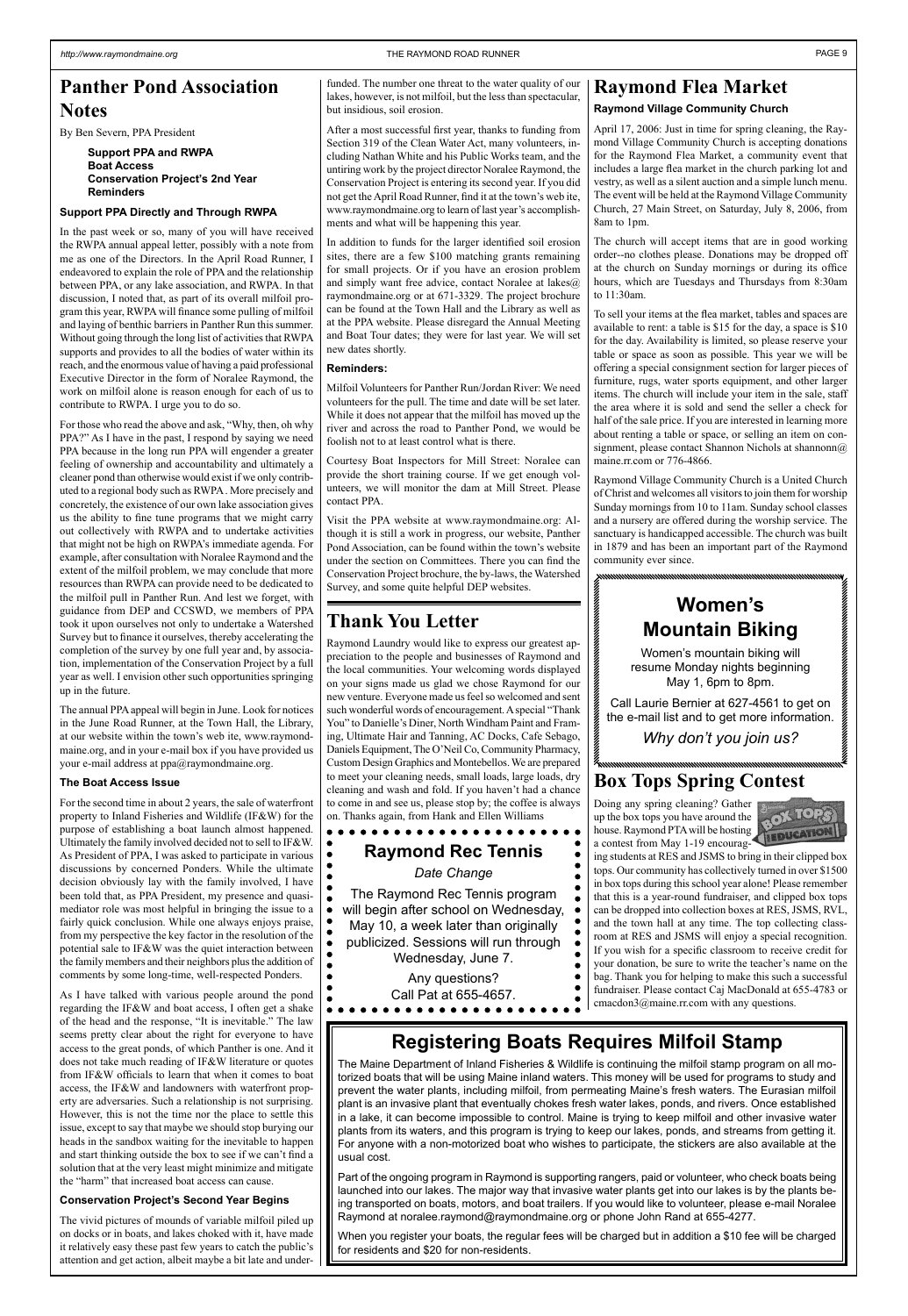### **Aquatics Programs at St. Joseph's College**

### **Event: Swim Lessons**

Registration is taken by mailing in registration form and payment or by coming in person on **April 25 – 26 – 27**, at the Alfond Center from **9am to 7pm.** Classes will start the week of **May 15th.** There will be no classes on May 29th.

**Place:** St. Joseph's College Harold Alfond Center - POOL

Time: Classes are offered **Monday through Friday** during the mornings, after school, and evenings for six weeks. A variety of class options are available. We have classes for infants, toddlers, pre-school, school age and adults.

**Fees:** The classes for infants, toddlers and pre-school-age children are a **½ hour class** each week for six weeks, and the fee for the program is **\$40.** Youth aged six years through and including adults meet for 1 hour each week for six weeks, and the program fee is **\$50.**

**About the Program:** St. Joseph's College offers swim classes for infants, toddlers, pre-schoolers, youth and adults. The classes available are to teach a range of skills from water adjustment to basic swimming skills. Our instructional goal is that swimmers who have finished the lesson program will demonstrate proficiency in those skills designated by the American Red Cross while having fun in a safe, comfortable atmosphere. Certificates are also offered as a record of course completion.

*Classes are also available for more advanced children who wish to have more of a challenge. These programs are: Basic Rescue, Water Safety Aide, Guard Start, Lifeguard Training and Water Safety Instructors Program.*

#### **Event: Water Aerobics**

**Date:** Ongoing classes throughout the year

- **Time:** (Mornings) Tuesdays thru Fridays 8-9am (May to August) (Evenings) Mondays & Wednesdays 7-8pm (May
- to August) Fee: \$5 each class or a punch card of 12 passes for \$40.

About the Program: For the swimmer and non-swimmer alike. Participants will receive fantastic low impact aerobic exercises without the joint stress common with land aerobics, while giving a good cardiovascular work out. Emphasis is on an overall body workout while having fun! Those who would like to do deep water during this program are encouraged to do so.

#### **Event: Arthriticise**

**Date:** On-going throughout the year.

**Time:** Tuesday & Thursday 11-11:45am

**Fee:** \$5 each class or purchase a punch ticket with 12 passes for \$40.

**About the Program:** Range of motion exercise program aimed at increasing muscle and joint flexibility. This program is great for those suffering the pain of arthritis, other debilitating joint diseases and any health condition needing help with range of motion. This will not be an aerobic or a cardiovascular program

#### **Event: Lap & Open Swim Time**

**The following times are: Monday through Friday** 6:30–8am Lap Swim Only 9–11am Lap Swim only 12–1:30pm Lap & Open Swim

5–6pm Lap & Open Swim

**Saturdays** 1–3pm Lap & Open Swim **(Cancelled from May to end of August)**

**Sundays**

1-4pm Lap & Open Swim **(Changes to 5–8pm starting May 21)**

**Event: Splash Parties (Private pool parties for your group)**

Times: Fridays 6–7pm Sundays 4– 5pm

*\*We have our climbing wall open before or after the splash parties upon request.*

*\*We have a party room that can be available after the swim.*

*For more information, call Carolyn Vail at 893-6669*

#### **Event: Lifeguard Training**

**Date:** (Starts when 10 participants have registered)

**Place:** St. Joseph's College

Harold Alfond Student Center - Pool

**Time:** Thursdays, 4-9pm, May 18 to June 22

**Fee:** \$175

**About the Program:** In this program, participants learn about the duties and responsibilities of a lifeguard and how to carry them out. Lifeguarding techniques will be taught both in the water and in the classroom. Prerequisites are tested on the first day of class. They are as follows: Participant must be at least 15 years of age, perform a 500 yard swim, retrieve a 10-pound object from 9 feet of water, and tread water for 2 minutes. Upon requirement completion of the course, participant will receive Lifeguard Training, CPR for the Professional Rescuer, and a First Aid certificate.

#### **Event: Water Safety Instructor**

**Date:** TBA

**Place:** Saint Joseph's College

#### **Time:**

#### **Fee:** \$275

**About the program:** In this program the participants learn all aspects of how to teach swimming to all ages. Candidates will learn how to use teaching material and how to conduct swim classes. Prerequisites for the participants are demonstrating the ability to swim front crawl, back crawl, side stroke, breast stroke, elementary backstroke and butterfly.

*For more information, call Carolyn J. Vail at 893-6669*

### **Session Ending and Term Limits**

By Senator Bill Diamond

When you read this article, the Second Regular Session of the 122nd Maine Legislature should have completed its work. As you know, the First Regular Session essentially started in January 2005 and completed its work in June 2005. That six-month session dealt with a variety of issues including passing the state's two-year budget. The Second Regular Session started this past January and will end some time around the first part of May this year. This much shorter session also designs and passes a Supplemental Budget which is kind of a "fill in the holes" adjustment to the two year budget passed in the first session.

In Maine, state senators and state representatives are elected for a two-year term, with the first session being the longest and most involved and the second session being somewhat shorter and usually designed to deal with the issues which didn't get settled or were not presented during the first session.

> **PTA Donates \$2,500 for New RES Playground Equipment**

At their April meeting the PTA unanimously agreed to fund a request of \$2,500 to purchase new equipment for the RES playground. The request was made by the Playground Oversight Committee; a group of teachers, staff, parents and PTA members whose goals are to form short- and long-term plans for improvements to the playground and to enrich recess activities. The Raymond Mentoring Partnership volunteered to donate \$200 towards the playground equipment, as well. The purchase of new equipment was just one of the committee's short-term goals; they hope to add a recess walking program and also have parents come in and lead the children in games. With the PTA money, the committee will purchase a portable basketball system, a tetherball, a funnel ball, hockey/soccer goals and nets, bases, a mono-fling, 6 swing balls, a Grip Star Chute, a 9 hole disk golf course, 2 portable storage units, two picnic tables and miscellaneous small equipment such as balls, mitts and jump ropes. The PTA also agreed to paint hopscotch and four-square games on the pavement.

 As this two-year legislative term comes to an end, legislators will have decided whether they will seek reelection or end their legislative service. In some cases senators and representatives are prohibited from seeking another term due to Maine's term limit law. In Maine, legislators may serve a maximum of four consecutive terms in either the House or Senate. As our law is written, a legislator who has served four consecutive terms - eight years - in one legislative body may seek election in the other body.

For example, someone who serves four consecutive terms in the House would be prohibited from seeking another term in the House, but could run for the Senate and if elected could serve a maximum of four terms in that body. And as some have done, a person could keep swapping back and forth serving in each body for a maximum of four terms and stay in the legislature for as long as he/she kept getting elected.

We had a bill presented this year that would have asked the voters to decide if they still wanted to have a term limits law in Maine. This bill failed passage and therefore will not be put before the voters this November.

There are valid arguments on both sides of the term limits law. Some believe that term limits require a constant turnover of legislators and prohibit the building of power by long-time serving legislators. Others feel that term limits take away the rights of people to elect whom they choose to represent them.

Term limits tend to put small towns, which may have only one representative, at a disadvantage as opposed to larger cities, which usually have several representatives. For example, Portland has eight state representatives and two state senators, and among that large a group will always have some experienced and influential legislators to represent them even with the term limits law. As you know, usually the more experience and influence a legislator has, the better the immediate results will be for the community.

Oftentimes, a small town will only have one representative and one senator and will usually have to share those legislators with other towns. So when term limits prohibit their representative or senator from continuing to serve, these towns could lose their only experienced legislator and have to start over with a first-timer.

I might add that there are exceptions to this overall concern, and Representative John Robinson of Raymond is a good example. Even though he started his first session last year, he was such a quick learner and hard worker that Raymond didn't suffer what some other small communities have due to term limits.

I look forward to hearing from you over the spring, summer and fall if you have needs or questions.

Have a safe and fun summer.

### **Raymond Lions Club Sponsors Candidates Night**

The Raymond Lions are sponsoring a candidates night for those on the ballot for the May 19th election. It will be held at the Jordan-Small Middle School on May 8th at 7pm.

All candidates on the ballot have been invited, and we anticipate that most of them will be there.

The program will start with each candidate making an opening statement. These will be followed by up to an hour and a half of questions from the audience to each or all or any of the candidates. When the questions have run their course, each candidate will have the opportunity to make a brief closing statement.

The Raymond Lions believe that an informed electorate will have the leaders it deserves. Please become informed. Be present to ask your questions. If you are unable to attend, be sure to watch the replay on Raymond Access TV. Remember that this election and the following Town Meeting will determine the near and long term future of the community of Raymond.

If anyone has any questions about the program, please contact Bob Jones of the Raymond Lions at 655-7163. Leave a message, and you will be called back. We hope to see a great turnout on May 8th.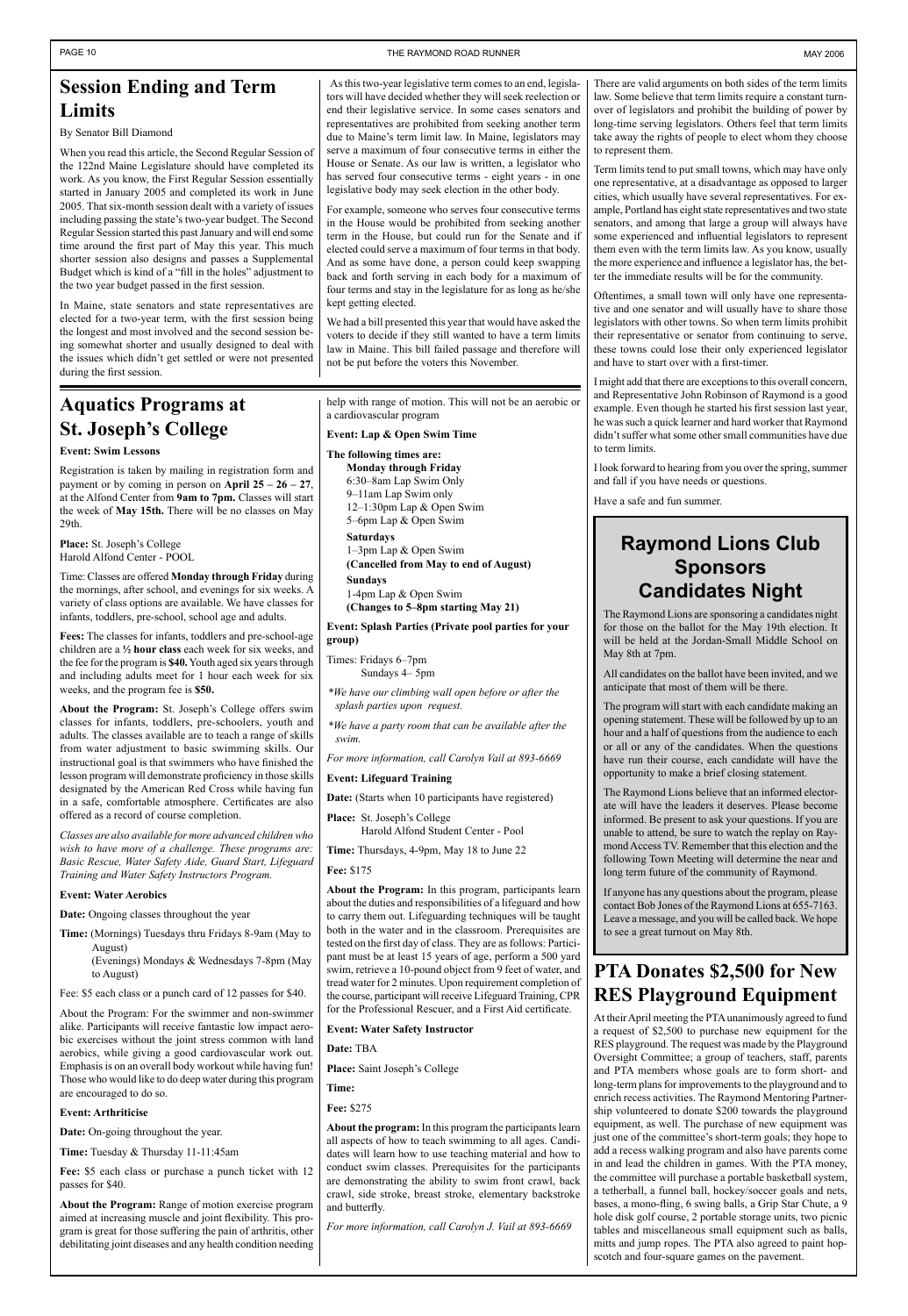### **2006 Boat Registrations Available**

| 0-10 horsepower boat \$10                                                             |
|---------------------------------------------------------------------------------------|
| 11-50 horsepower boat \$15                                                            |
| 51-115 horsepower boat \$21                                                           |
| Over 115 horsepower boat  \$29                                                        |
| Personal Watercraft \$29                                                              |
| Resident Milfoil sticker \$10                                                         |
| Non-resident Milfoil sticker  \$20                                                    |
| If you wish to register your non-powered<br>boat for security and identification pur- |

The Town Clerk's Office has received the 2006 boat registration and milfoil stickers. There has been a change in the registration cost. All boats which run under power other than a paddle or oar must be registered and have a freshwater milfoil sticker.

poses, that is available for \$10.

### **Raymond Village Church Plans "Church Birthday"**

The Raymond Village Community Church will be celebrating the birthday of the Christian Church with special activities on June 4th, which is Pentecost Sunday. This festival will be combined with Children's Sunday and will also be a time to honor and recognize the Sunday School children, their teachers, and graduating high school seniors. Some of the children will also be receiving Bibles.

Everyone is asked to wear the color red that day as a symbol of Pentecost. In addition, there will be red geraniums decorating the church sanctuary, which people can purchase for their own gardens after the worship service. Finally, following worship all are invited to attend an all-church picnic right at the church.

"Pentecost is a high energy day in the church, and to combine it with Children's Sunday will be wonderful," said Rev. Nancy Foran, church pastor. "Our teachers have been so dedicated in offering an excellent Sunday School program for our children. They deserve to be honored – as do all who participate in that aspect of the life of our church."

The Raymond Village Church is part of the United Church of Christ, a progressive Protestant denomination formerly known as the Congregational Church. All are invited to worship on Sundays at 10am. Sunday School is held at the same time.

Wherever you are on your life's journey, you are welcome at the Raymond Village Church!

#### **Candidate for Selectman - Betty Y. McDermott**

#### To the Citizens of Raymond

It has been my privilege and pleasure to serve as your selectman for the past nine years. Over the past three years the present selectboard has taken many constructive steps, which are heading our town in a more productive direction. We have set a course for positive change and controlled growth. I hope that you will re-elect me to serve another three-year term as your selectman, so I can continue to be an effective force in this endeavor.

The best way to ensure that Raymond continues to move forward in a favorable direction is to ensure that all of our citizens have access to information. Good and intelligent decisions can only be made by people who are informed on the issues that we face as a community. Everyone that I know, from the young families struggling to find the time to devote to their children's activities and also earn a living, to our senior citizens who find that they cannot slow down and donate much of their time to volunteering in the community, finds it hard to stay informed on the local issues. For that reason I have supported and continue to support both the Road Runner newspaper, which is now delivered in the Lakes Region Suburban Weekly on a monthly basis at no cost to the town, and the local digital broadcasting system which is now on the air. We will shortly have the ability to broadcast the Selectmen's and School Board meetings live, and we will also broadcast live all the meetings of our local boards. Many times these other town boards cover issues and make decisions that affect our lives and our property without us knowing about the decisions until it is too late to have our voices heard. Through these modes of communication, I hope that all of our community members will feel better informed and more willing to take part in the public debate on the issues.

The schools will have their own educational channel. Tune to channel #3 on Time Warner to see its menu of broadcasts. Channel #2 is the government channel. By fall, both of our channels should have many hours of material that will help to keep all of us up to date.

As a selectman I represent the town on the Library Board of Trustees. Our local library faces a number of important issues that need to be addressed over the next couple of years. They range from how to better serve the needs of the community, from preschoolers to senior citizens to our summer population. A greater concern may be the need to build a larger facility for the library. Much thought and discussion will be required to solve the space problem that it now faces. We must all stay informed and become part of the solution.

Because the village serves as the conduit for traffic going up Route 121, it has never been considered a real village in modern times. If one tries to walk Main Street, they are taking their life in their hands. Many people wish we could find a way to have the kind of atmosphere that a real village could create. I feel that if we could get the State to directly connect Route 121 to Route 302, we could accomplish that dream. Another positive result of this would be to have a traffic light at the boat ramp that would help to slow down traffic across the flats by the beach. The light at the upper village entrance could be eliminated. If that happens we could consider closing that entrance which would help to preserve the character of the village.

The elephant in the room that most people do not want to

recognize is the need for a new Town Hall. The present facility outgrew its usefulness long ago. The windows have rotted and leak, the air is unhealthy and the wiring is sub-standard. A lunchroom for the employees consists of a couple of used portable partitions in the main office area that were donated by Kevin Woodbrey. During rainstorms, water runs in between the walls and into the basement, making it unfit for storage. A study of what to do about this problem was conducted several years ago, but the findings of that study were put aside at that time. I feel that this is the time to update the study and have a public discussion of the alternatives.

Another major problem that we face as a town is the condition of the road infrastructure within Raymond. Many of our roads are in very poor condition, and the ones that are in fair to good shape may begin to deteriorate unless we are willing to do something about them. We must face the fact that over the past few years we have not put the money that was needed into reclamation and paving. The town commissioned a professional engineering study of the condition of our roads, and now we need to implement the recommendations of that study. We will have a chance at this year's annual Town Meeting in May to begin improving the condition of our roads.

As these and other issues come to the forefront over the next three years, I believe that a well-informed citizenry will make the right decisions to preserve the Raymond in which we all want to live. I want to be a part of that process and would be delighted to have you elect me to another three-year term.

Sincerely, Betty Y. McDermott

#### **Candidate for School Committee - Gail Cole**

My name is Gail Cole, and I am running for School Committee. My husband and I have been residents of Raymond for 19 years and have an eight-year-old daughter in the third grade. I have been self-employed for 22 years doing business as Creative Windowear. I work out of my home, making custom window treatments as well as meeting other decorating needs for my clients.

I have been an active volunteer in the schools for four years now and have been involved in other student activities along the way. I was a planner and co-coordinator for last year's very successful Harry Potter night as well as this year's Dr. Seuss Night, held in March at the elementary school. I have also been involved with the Raymond Village Library for many years. I volunteer my time doing various things at the library on a weekly basis, as well as serving on the Planning Committee in 2005 and the Fundraising Committee, 2005/2006.

From the experience gained due to my school involvement and in talking with other parents in neighboring towns, I realize first hand the quality of our schools here in Raymond. Our teachers and school coordinators work very hard and care very deeply about the education our children are getting each year. We also have an unusually high number of involved parents. My goal in running for School Committee is to continue to maintain this high level of education we currently enjoy, and to do so in a caring as well as a responsible and efficient way. I am open-minded and willing to listen, and I promise to do my best to make the right decisions for our childrens' education moving forward in 2006 and beyond.

To view all available Candidate Profiles on the web, go to: www.raymondmaine.org/2006profiles.htm To submit a profile, e-mail your information to: webmaster@raymondmaine.org

### **Raymond Elementary School**

# **Kindergarten Screenings are May 3rd & May 10th, 2006**

Parents of children entering Kindergarten at Raymond Elementary School must contact Crystal at 655-8666 to schedule their child's kindergarten screening.

### **2005 Recycling Percentage Down**

The State Planning Office's report of Raymond's Recycling Program has been delivered with a 42.58% result. Last year our percentage was 54.02%. Part of the decline might have been with the change in our new Bulky Waste Program. In the past it was possible for commercial bulky waste to be charged off to the town. With the new program this won't happen because only homeowners can obtain the bulky waste coupons. We have seen a sharp decline in the amount that Raymond is now paying to the LRBWF.

The state would like to see all Maine towns achieve a 50% recycling rate. Now it will be up to the residents to recycle more. The Raymond Recycling Committee will be endeavoring to have more educational programs, which teach us how and what we can recycle. At the present time the Town Office has recycle bins available to residents for \$3 each. There are also free magnets that list all the items we can recycle. If you would like to have a bin or magnet, please stop in at the Town Office.

The state report included our curbside recycling, cardboard recycling, the Lake Region Bulky Waste Facility recycling, Hazardous Waste Day, and the compost bin program. Let's work to make this year's percentage even bigger!